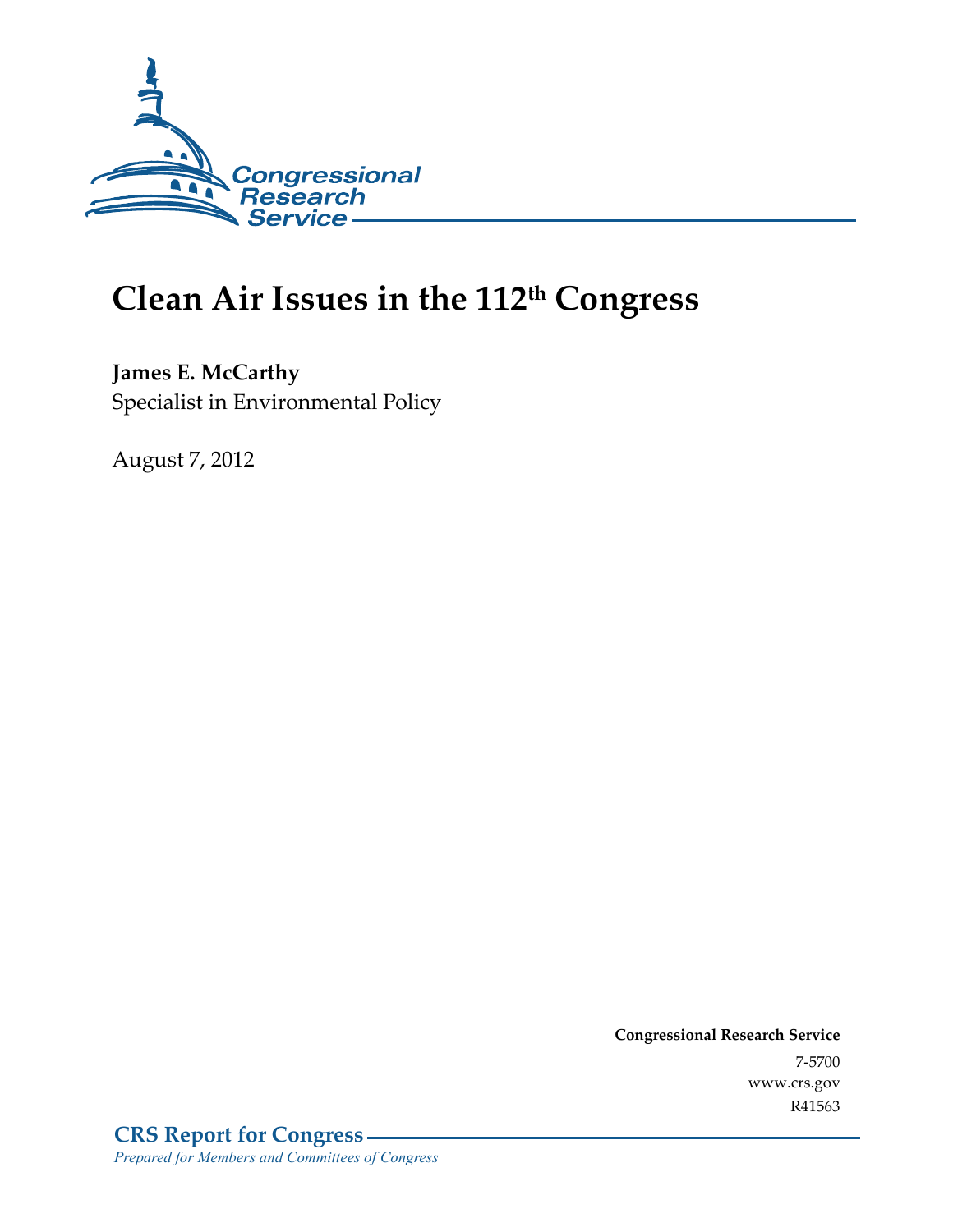## **Summary**

Air quality has improved substantially in the United States in the 40 years of EPA's Clean Air Act regulation, but more needs to be done, according to the agency's science advisers, to protect public health and the environment from the effects of air pollution. Thus, the agency continues to promulgate regulations addressing air pollution using authority given it by Congress more than 20 years ago. In the 112<sup>th</sup> Congress, Members from both parties have raised questions about the costeffectiveness of some of these regulations and/or whether the agency has exceeded its regulatory authority in promulgating them. Others in Congress have supported EPA, noting that the Clean Air Act, often affirmed in court decisions, has authorized or required the agency's actions.

EPA's regulatory actions on greenhouse gas (GHG) emissions have been one focus of congressional interest. Although the Obama Administration has consistently said that it would prefer that Congress pass new legislation to address climate change, such legislation now appears unlikely. Instead, over the last three years, EPA has developed GHG regulations using its existing Clean Air Act authority. EPA finalized GHG emission standards for cars and light trucks on April 1, 2010, and for larger trucks, August 9, 2011. The implementation of these standards, in turn, triggered permitting and Best Available Control Technology requirements for new major stationary sources of GHGs.

It is the triggering of standards for stationary sources (power plants, manufacturing facilities, etc.) that has raised the most concern in Congress: legislation has been considered in both the House and Senate aimed at preventing EPA from implementing these requirements. In the first session of this Congress, the House passed H.R. 1, which contained provisions prohibiting the use of appropriated funds to implement various EPA GHG regulatory activities, and H.R. 910, a bill that would repeal EPA's endangerment finding, redefine "air pollutants" to exclude greenhouse gases, and prohibit EPA from promulgating any regulation to address climate change. In the Senate, H.R. 1 was defeated, and an amendment identical to H.R. 910 (S.Amdt. 183) failed on a vote of 50-50.

EPA has taken action on a number of other air pollutant regulations, generally in response to court actions remanding previous rules. Remanded rules have included the Clean Air Interstate Rule (CAIR) and the Clean Air Mercury Rule—rules designed to control the long-range transport of sulfur dioxide, nitrogen oxides, and mercury from power plants through cap-and-trade programs. Other remanded rules included hazardous air pollutant ("MACT") standards for boilers and cement kilns. EPA is addressing the court remands through new regulations, that have now been promulgated. Many in Congress view the new regulations as overly stringent. The House has passed three bills (H.R. 2250, H.R. 2401, and H.R. 2681) to delay or revoke the new standards and change the statutory requirements for their replacements.

In addition to the power plant and MACT rules, EPA is also reviewing ambient air quality standards (NAAQS) for ozone, particulates, and other widespread air pollutants. These standards serve as EPA's definition of clean air, and drive a range of regulatory controls. The revised NAAQS also face opposition in Congress. As passed by the House, H.R. 2401 would amend the Clean Air Act to require EPA to consider feasibility and cost in setting NAAQS, and H.R. 1633 would prevent EPA from setting standards for ambient concentrations of rural dust.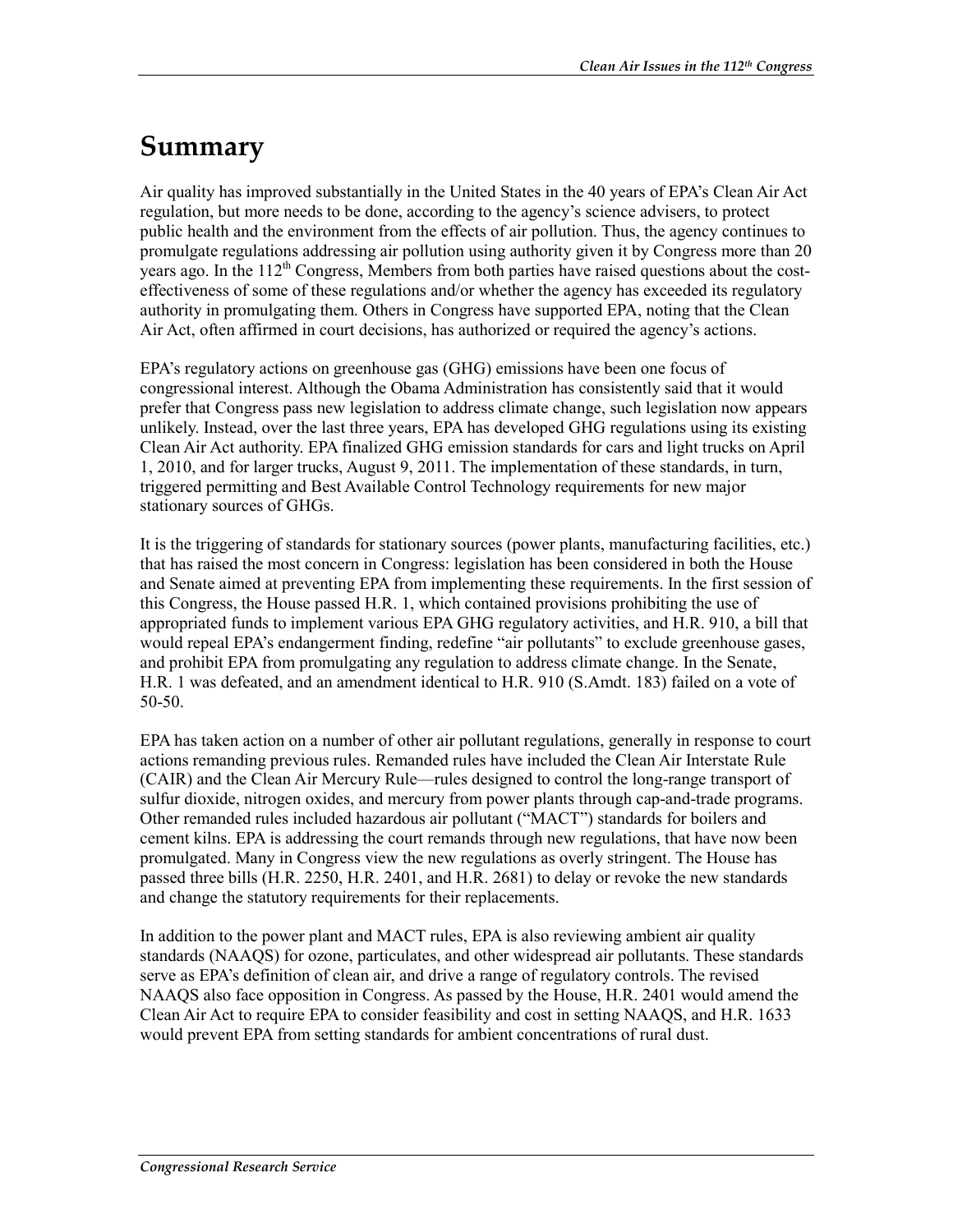## **Contents**

| Judicial and Legislative Options for Overturning the Cross-State Rule  10 |  |
|---------------------------------------------------------------------------|--|
| The Utility MACT/MATS Rule: Addressing Mercury and Other Hazardous Air    |  |
|                                                                           |  |
|                                                                           |  |
|                                                                           |  |
|                                                                           |  |
|                                                                           |  |
|                                                                           |  |
|                                                                           |  |
|                                                                           |  |
|                                                                           |  |
|                                                                           |  |
|                                                                           |  |
|                                                                           |  |
|                                                                           |  |
|                                                                           |  |
|                                                                           |  |
|                                                                           |  |
|                                                                           |  |
|                                                                           |  |
|                                                                           |  |
|                                                                           |  |

## **Tables**

|--|--|--|

### Contacts

|--|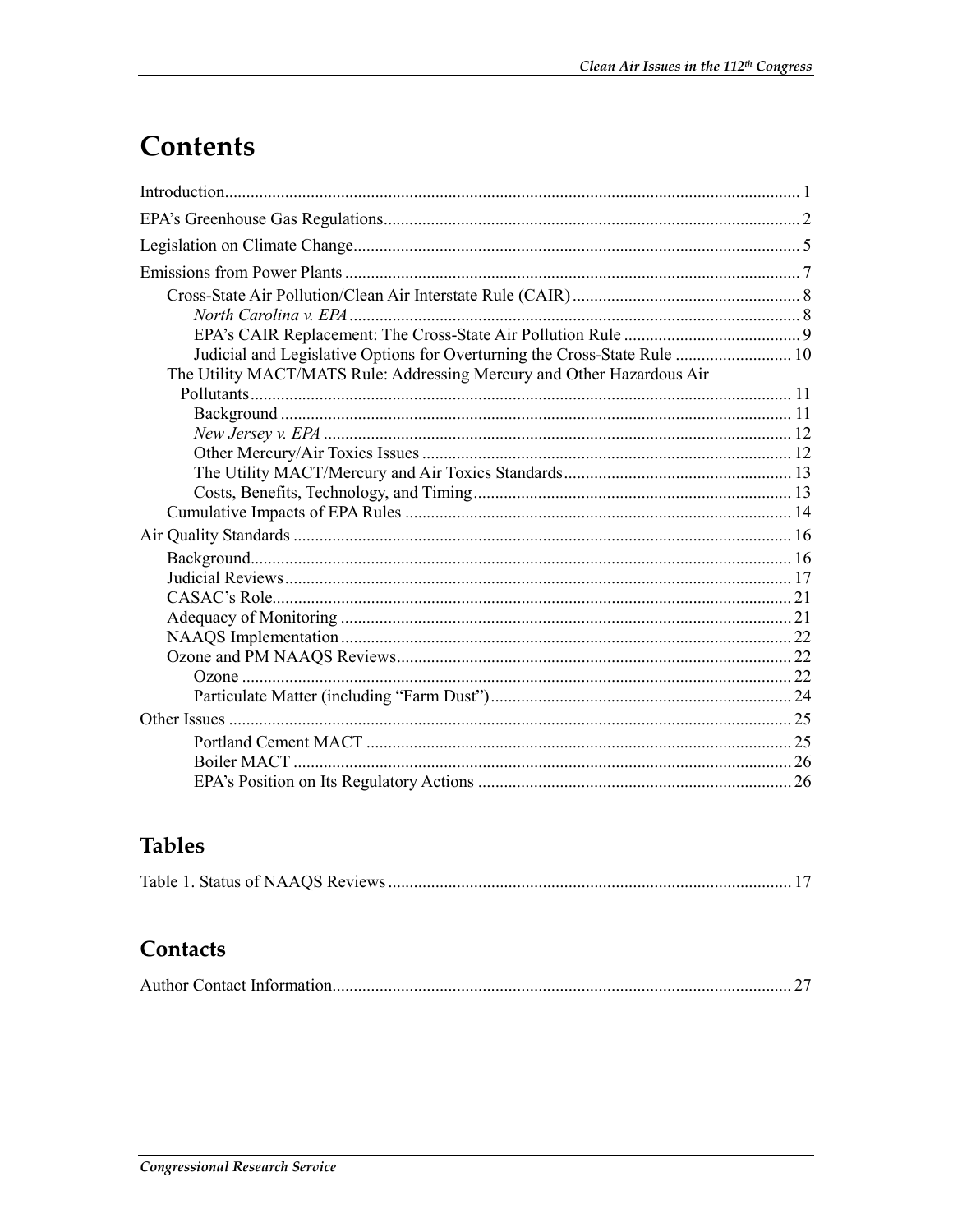## **Introduction**

In the  $112<sup>th</sup>$  Congress, interest in air quality issues has been dominated by efforts to prevent the Environmental Protection Agency (EPA) from promulgating and implementing new emission control requirements. Often under court order, EPA has used the authorities Congress gave it in the Clean Air Act of 1970 and subsequent amendments in 1977 and 1990 to address longstanding issues posed by emissions from mobile sources, electric utilities, and a wide range of industrial sources.

One focus of congressional interest has been EPA regulatory actions to limit greenhouse gas (GHG) emissions<sup>1</sup> using existing Clean Air Act authority. Members from both sides of the aisle, including a majority of the House, have expressed concern that EPA is proceeding with GHG regulations that could have major economic impacts, without direct congressional authorization, and/or that EPA should delay taking such action until Congress specifically authorizes it.

The Administration counters that it would prefer for Congress to pass new legislation to control greenhouse gas emissions, but the Clean Air Act already requires action: a 2007 Supreme Court decision interpreting EPA's Clean Air Act authority found that the agency must weigh whether GHG emissions endanger public health and welfare and, if it concludes that they do, proceed with regulation.<sup>2</sup>

The 111<sup>th</sup> Congress struggled to produce its own approach to climate change. In June 2009, the House narrowly passed H.R. 2454, a 1,428-page bill addressing a number of interrelated energy and climate change issues. Among its numerous provisions, the bill would have established capand-trade programs for GHG emissions, beginning in 2012. The Senate did not act, however: two Senate committees reported bills,<sup>3</sup> but the prospect of obtaining 60 votes for either bill appeared slim, and neither came to the floor.

Issues related to emissions from electric power plants—principally sulfur dioxide  $(SO<sub>2</sub>)$ , nitrogen oxides (NOx), and mercury—have been another focus of interest. Regulations addressing these emissions were vacated by the D.C. Circuit Court of Appeals in 2008.<sup>4</sup> EPA has developed new regulations to address the court's concerns. It finalized regulations addressing  $SO<sub>2</sub>$  and NOx on July 6, 2011<sup>5</sup> and mercury and other air toxics on December 21, 2011.<sup>6</sup>

<sup>&</sup>lt;sup>1</sup> Six greenhouse gases, or groups of gases, are addressed by EPA regulatory actions: carbon dioxide (CO<sub>2</sub>), methane  $(CH<sub>4</sub>)$ , nitrous oxide (N<sub>2</sub>O), sulfur hexafluoride (SF<sub>6</sub>), hydrofluorocarbons (HFCs), and perfluorocarbons (PFCs). Of these, carbon dioxide, produced by combustion of fossil fuels, is by far the most prevalent, accounting for 85% of annual emissions of the combined group when measured as  $CO<sub>2</sub>$  equivalents.

<sup>&</sup>lt;sup>2</sup> Massachusetts v. EPA, 549 U.S. 497 (2007).

<sup>&</sup>lt;sup>3</sup> The Environment and Public Works Committee reported S. 1733, and the Energy and Natural Resources Committee reported S. 1462.

<sup>&</sup>lt;sup>4</sup> North Carolina v. EPA, 531 F.3d 896 (D.C. Cir. 2008) addressed the sulfur dioxide and nitrogen oxides regulations, and New Jersey v. EPA, 517 F.3d 574 (D.C. Cir. 2008) addressed the mercury regulations.

<sup>5</sup> The final rule appeared in the *Federal Register* August 8, 2011. See U.S. Environmental Protection Agency, "Federal Implementation Plans: Interstate Transport of Fine Particulate Matter and Ozone and Correction of SIP Approvals," 76 *Federal Register* 48208, August 8, 2011. Explanatory material can be found at http://www.epa.gov/crossstaterule/ actions.html. The rule is generally referred to as the Cross-State Air Pollution Rule.

<sup>6</sup> The final rule appeared in the *Federal Register* February 16, 2012, at 77 *Federal Register* 9304, and explanatory materials are available at http://www.epa.gov/airquality/powerplanttoxics/actions.html.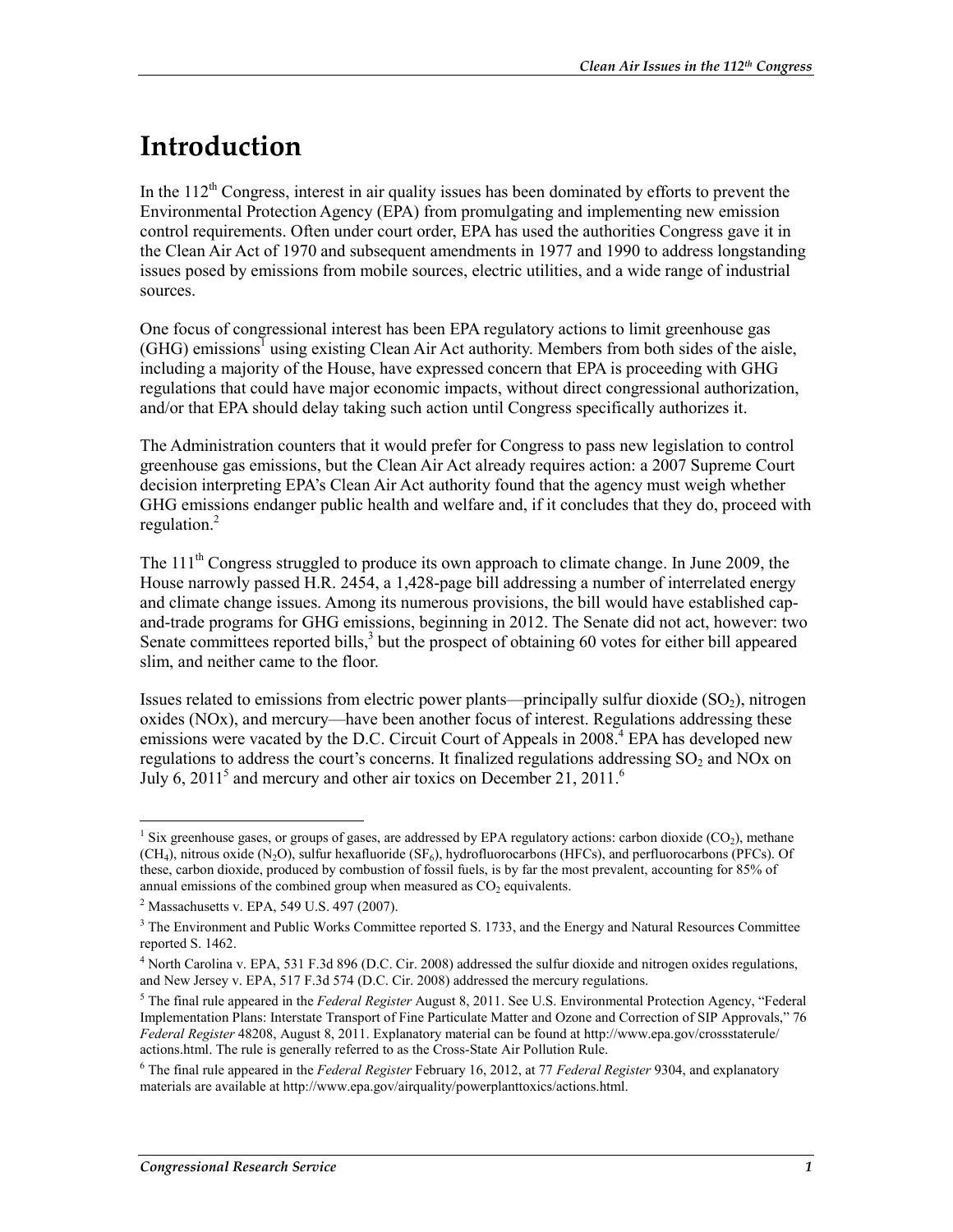The Obama Administration's EPA has also reviewed several Bush Administration and earlier decisions regarding national ambient air quality standards (NAAQS), as it is required to do by Section 109 of the Clean Air Act. NAAQS represent EPA's formal judgment regarding how clean the air must be to protect public health and welfare; the standards set in motion monitoring and planning requirements, which in turn lead to designation of "nonattainment areas" and the imposition of emission controls.

- On January 19, 2010, the agency proposed a more stringent NAAQS for ozone, having concluded that a 2008 revision to the standard did not satisfy the requirements of the Clean Air Act. As proposed, the NAAQS was projected to have both costs and benefits in the tens of billions of dollars. Amid heavy lobbying on both sides of the issue, EPA sent a final decision to the Office of Management and Budget for interagency review in July 2011. At the President's request, EPA withdrew the decision on September 2, 2011, and resumed implementation of the 2008 standard.
- On June 22, 2010, the agency promulgated revisions to the NAAQS for  $SO_2$ ; 59 counties would violate the new SO<sub>2</sub> standard, based on the most recent monitoring data available at the time.<sup>7</sup> None violated the old standard.
- The agency is also reviewing or has recently completed reviews of the NAAQS for four other pollutants, notably particulate matter (PM), which are emitted by a wide range of mobile and stationary sources. A revised PM standard was proposed in June 2012, including a more stringent fine particulate  $(PM_{2.5})$ standard.

This report provides a brief overview of the climate change, power plant, and air quality standard issues, as well as information on other Clean Air Act issues that the  $112<sup>th</sup>$  Congress has addressed. More detailed information on most of the issues can be found in other CRS reports, which are referenced throughout this report.

## **EPA's Greenhouse Gas Regulations**

EPA's actions to regulate GHG emissions stem from more than a decade of petitions and litigation. Responding to a 1999 petition that it regulate greenhouse gases from new motor vehicles, the agency in 2003 denied that it had such authority, arguing that GHGs did not fall within the Clean Air Act's definition of "air pollutants." The denial was challenged by Massachusetts, 11 other states, and various other petitioners in a case that ultimately reached the Supreme Court. In an April 2, 2007 decision (*Massachusetts v. EPA*), the Court found by 5-4 that EPA does have authority to regulate greenhouse gas emissions, since the emissions are clearly air pollutants under the Clean Air Act's definition of that term.<sup>8</sup> The Court's majority concluded that

 $<sup>7</sup>$  The number of counties that will be formally designated nonattainment is likely to be different from the 59 EPA</sup> identified, for two reasons. First, EPA promulgated changes to the monitoring requirements along with the new standard. Second, the actual designations will most likely be made based on 2009-2011 monitoring data, whereas the 59 counties were identified using 2007-2009 data.

<sup>&</sup>lt;sup>8</sup> Massachusetts v. EPA, 549 U.S. 497 (2007). The majority held: "The Clean Air Act's sweeping definition of 'air pollutant' includes 'any air pollution agent or combination of such agents, including any physical, chemical ... substance or matter which is emitted into or otherwise enters the ambient air.... ' ... Carbon dioxide, methane, nitrous oxide, and hydrofluorocarbons are without a doubt 'physical [and] chemical ... substances[s] which [are] emitted into ... (continued...)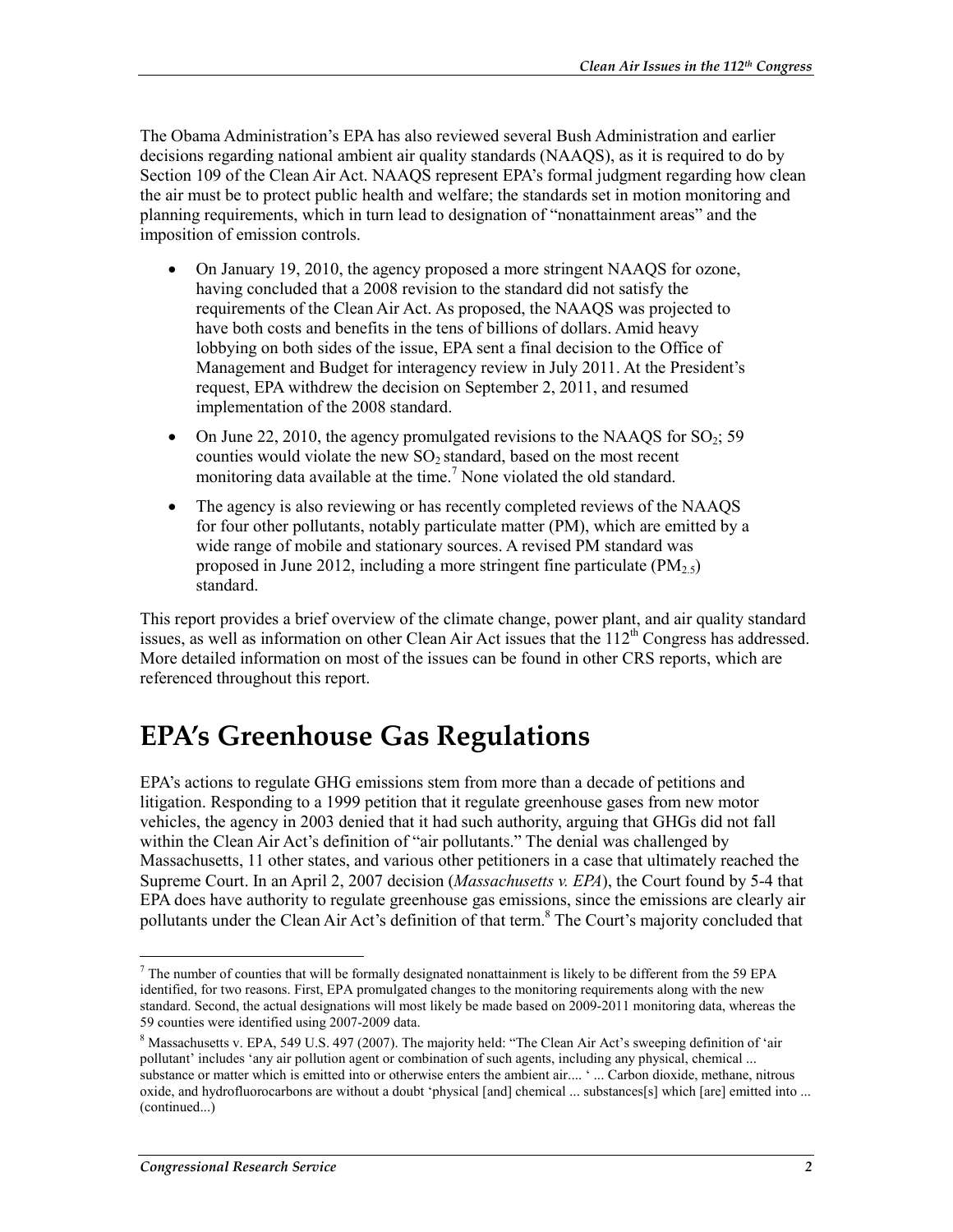EPA must, therefore, decide whether emissions of these pollutants from new motor vehicles contribute to air pollution that may reasonably be anticipated to endanger public health or welfare, or provide a reasonable explanation why it cannot or will not make that decision, such as that there is insufficient information to make the decision. If it makes an "endangerment finding," the act requires the agency to establish standards for emissions of the pollutants.

On December 15, 2009, acting in response to the Court's decision, EPA finalized an endangerment finding for greenhouse gas emissions from motor vehicles, under Section 202(a) of the act.<sup>9</sup> Relying on this finding, EPA finalized GHG emission standards for new cars and light trucks, April 1, 2010.<sup>10</sup> The implementation of these standards has, in turn, triggered permitting requirements and the imposition of Best Available Control Technology for new major stationary sources of GHGs beginning January 2, 2011. (For information on these regulations and permit requirements, see CRS Report R40506, *Cars, Trucks, and Climate: EPA Regulation of Greenhouse Gases from Mobile Sources*, and CRS Report R41212, *EPA Regulation of Greenhouse Gases: Congressional Responses and Options*.)

The prospect of GHG standards for motor vehicles, which affect cars and light trucks beginning in model year 2012, has not been particularly controversial. On May 19, 2009, President Obama announced an agreement involving nine U.S. and foreign auto manufacturers; the federal government; the governors of California, Michigan, and Massachusetts; the United Auto Workers; and environmental groups under which EPA and the National Highway Traffic Safety Administration (NHTSA) would proceed with a joint rulemaking in which GHG emissions from new motor vehicles would be reduced under the Clean Air Act, while NHTSA would set corresponding fuel economy standards under the Corporate Average Fuel Economy (CAFE) program.<sup>11</sup> The objective of the new greenhouse gas standards is to reach reduction levels similar to those adopted by the state of California and 13 other states, who will harmonize their standards with those of EPA as part of the agreement. The California standards required about a 30% reduction in GHG emissions from new vehicles by 2016. The auto industry supported the national agreement, in part, to avoid having to meet standards on a state-by-state basis; thus, it has not supported efforts to block EPA's motor vehicle GHG standards.

On July 29, 2011, the President announced a similar agreement with 13 U.S. and foreign auto manufacturers under which harmonized GHG and fuel economy standards will be set for model

<sup>(...</sup>continued)

the ambient air.' The statute is unambiguous." For additional discussion, see CRS Report RS22665, *The Supreme Court's Climate Change Decision: Massachusetts v. EPA*, by Robert Meltz.

<sup>9</sup> 74 *Federal Register* 66496. While generally referred to as the "endangerment finding" (singular), the *Federal Register* notice consists of two separate findings: a Finding that Emissions of Greenhouse Gases Endanger Public Health and Welfare, and a Finding that Greenhouse Gases From Motor Vehicles Cause or Contribute to the Endangerment of Public Health and Welfare.

<sup>10</sup> The standards appeared in the *Federal Register* May 7, 2010 at 75 *Federal Register* 25324. For additional information, including a link to the standards, see http://www.epa.gov/otaq/climate/regulations.htm#finalR.

<sup>&</sup>lt;sup>11</sup> The President's announcement and related documents, including a Notice of Upcoming Joint Rulemaking to Establish Vehicle GHG Emissions and CAFE Standards, which appeared in the May 22, 2009 *Federal Register*, and both the draft and final emission standards can be found at http://www.epa.gov/otaq/climate/regulations.htm. For additional information, see CRS Report R40166, *Automobile and Light Truck Fuel Economy: The CAFE Standards*, by Brent D. Yacobucci; or CRS Report R40506, *Cars, Trucks, and Climate: EPA Regulation of Greenhouse Gases from Mobile Sources*, by James E. McCarthy and Brent D. Yacobucci.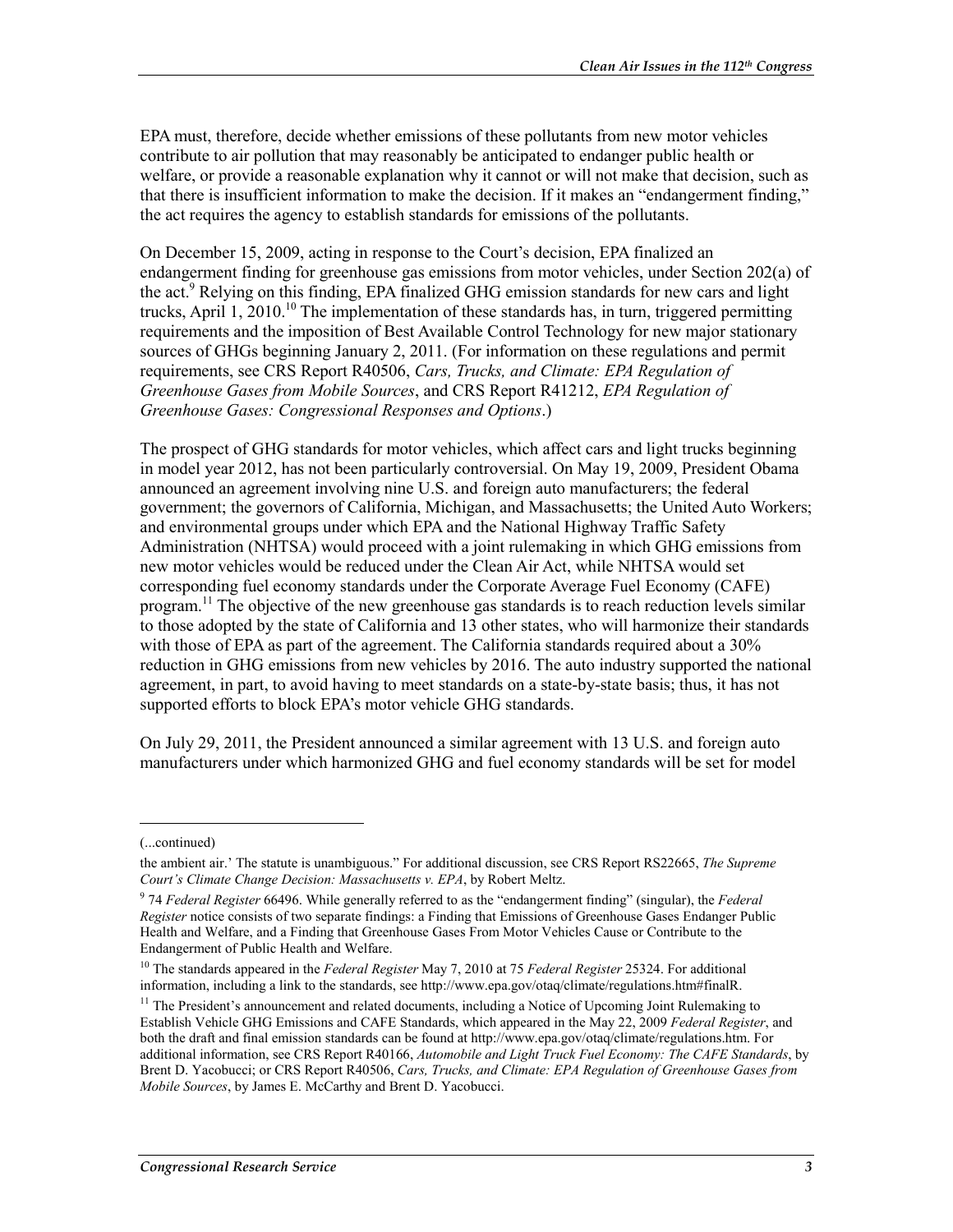years 2017-2025. This second round of standards is expected to lead to an average fuel economy of 54.5 miles per gallon in 2025. Detailed standards were proposed November  $16$ ,  $2011$ .<sup>12</sup>

EPA has also promulgated GHG emission standards for medium- and heavy-duty trucks. EPA's endangerment finding specifically referenced medium- and heavy-duty trucks as among the sources that contribute to the GHG emissions for which it found endangerment. In addition, the National Highway Traffic Safety Administration (NHTSA) was required by Section 102 of the Energy Independence and Security Act of 2007 (EISA, P.L. 110-140) to promulgate fuel economy standards for medium- and heavy-duty trucks, reflecting the "maximum feasible improvement" in fuel efficiency. Thus, on August 9, 2011, EPA and NHTSA finalized integrated GHG emission standards and fuel economy standards for medium- and heavy-duty vehicles.<sup>13</sup> The standards will be phased in between 2014 and 2018. When fully implemented, they will require an average per vehicle reduction in GHG emissions of 17% for diesel trucks and 12% for gasoline-powered trucks.

In addition to the motor vehicle GHG standards, EPA has received petitions asking the agency to regulate GHGs from a variety of other sources, including coal mines, concentrated animal feeding operations (CAFOs), aircraft, ocean-going ships, nonroad engines and equipment (e.g., construction equipment, farm equipment, recreational equipment, forklifts, harbor craft, and lawn and garden equipment), and fuels. Another petition asks the agency to set National Ambient Air Quality Standards for seven specific greenhouse gases. The agency has also faced lawsuits seeking to force it to regulate GHGs from a variety of sources, including power plants, petroleum refineries, nonroad vehicles and engines, and the Portland cement industry.

The decisions to move forward on GHG standards for new motor vehicles have been seen by many as precedents for these other potential standards, $14$  and, indeed, EPA has begun to move forward on GHG standards for a broader set of emission sources. On December 23, 2010, the agency announced that it had reached a settlement agreement with 11 states, the City of New York, the District of Columbia, and 3 environmental groups under which it would propose GHG emission standards for power plants by July 26, 2011, and for refineries by December 10, 2011, with promulgation by May 2012 and November 2012 respectively. The power plant deadline was later extended, and proposed regulations (for new units only) were released March 27, 2012. The agency did not propose guidelines for existing units, and it is unclear when it will do so. The agency has also missed the December 2011 deadline for proposal of refinery standards; it is unclear when these regulations will be proposed.

Even without EPA decisions on these petitions or the proposal of standards for specific industries, the adoption of GHG standards for motor vehicles has triggered GHG permit requirements for new stationary sources, as a result of language in Section 165 of the act. That section requires preconstruction permits and the imposition of best available control technology for new major

 $12$  http://www.epa.gov/otaq/climate/regulations.htm

<sup>13</sup> The standards appeared in the September 15, 2011, *Federal Register*. U.S. Environmental Protection Agency, U.S. Department of Transportation, "Greenhouse Gas Emissions Standards and Fuel Efficiency Standards for Medium- and Heavy-Duty Engines and Vehicles; Final Rules," 76 *Federal Register* 57106.

<sup>14</sup> For a further discussion of these issues, see CRS Report R40984, *Legal Consequences of EPA's Endangerment Finding for New Motor Vehicle Greenhouse Gas Emissions*, by Robert Meltz, CRS Report R40506, *Cars, Trucks, and Climate: EPA Regulation of Greenhouse Gases from Mobile Sources*, by James E. McCarthy and Brent D. Yacobucci, and archived CRS Report R40585, *Climate Change: Potential Regulation of Stationary Greenhouse Gas Sources Under the Clean Air Act*, by Larry Parker and James E. McCarthy.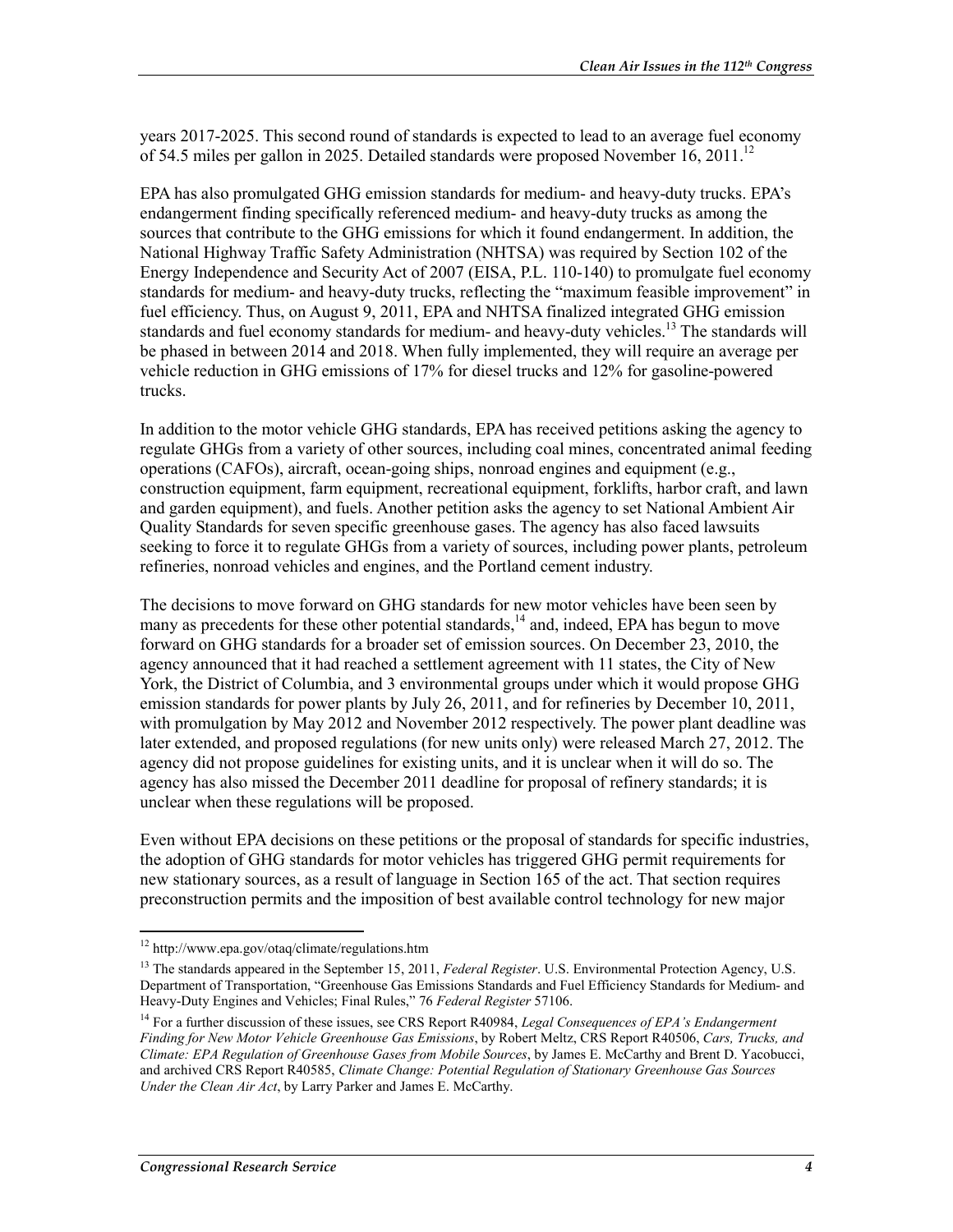sources of all pollutants "subject to regulation" under the act. The permit requirements began to take effect January 2, 2011. It is this triggering of standards for stationary sources (power plants, manufacturing facilities, and others) that appears to have raised the most concern in Congress: legislation has been considered in both the House and Senate aimed at preventing EPA from implementing these requirements.

## **Legislation on Climate Change**

Introduced legislation has taken several forms. The broadest legislation (such as Representative Upton's and Senator Inhofe's H.R. 910/S. 482) would repeal EPA's endangerment finding, redefine "air pollutants" to exclude greenhouse gases, prohibit EPA from promulgating any regulation to address climate change, and prohibit EPA from granting the state of California future waivers allowing it to control GHG emissions from mobile sources.<sup>15</sup> H.R. 910 passed the House April 7, 2011, 255-172. A Senate amendment identical to H.R. 910 (S.Amdt. 183) failed on a vote of 50-50, April 6, 2011.

Some of the other bills or amendments introduced in the  $112<sup>th</sup>$  Congress would:

- suspend EPA actions regulating stationary source emissions of GHGs for two years (Senator Rockefeller's S. 231 and Representative Capito's H.R. 199). Senator Rockefeller's bill, introduced as S.Amdt. 215 to S. 493, a bill dealing with small business innovation, failed on a vote of 12-88, April 6,  $2011$ ;<sup>16</sup>
- enact EPA's Tailoring Rule into statutory law (Senator Baucus's S.Amdt. 236). Senator Baucus's amendment failed on a vote of 7-93, April 6, 2011;
- amend the Clean Air Act to provide that greenhouse gases are not subject to the act (Representative Blackburn's H.R. 97);
- prohibit EPA from using funds to implement or enforce cap-and-trade programs or other requirements pertaining to stationary sources of GHG emissions (Representative Poe's H.R. 153);
- prohibit any federal agency, in carrying out any act or program to reduce the effects of greenhouse gas emissions on climate change, from imposing a fee or tax on gaseous emissions emitted directly by livestock (Representative Fortenberry's H.R. 279); or
- prohibit U.S. regulation of carbon dioxide until China, India, and Russia implement similar reductions (Senator Vitter's S. 15).

<sup>&</sup>lt;sup>15</sup> Senator Barrasso's S. 228 and Representative Walberg's H.R. 750 are similar to the Upton/Inhofe bill in many respects, including listing a dozen EPA regulatory actions that would be repealed. In addition, the Barrasso/Walberg bill would prevent citizens from using common law or civil tort (including nuisance) to seek liability, money damages, or injunctive relief arising from any potential or actual contribution of a greenhouse gas to climate change.

<sup>&</sup>lt;sup>16</sup> Another amendment that would have provided a two-year moratorium, Senator Stabenow's and Senator Sherrod Brown's S.Amdt. 277, also failed, by a vote of 7-93.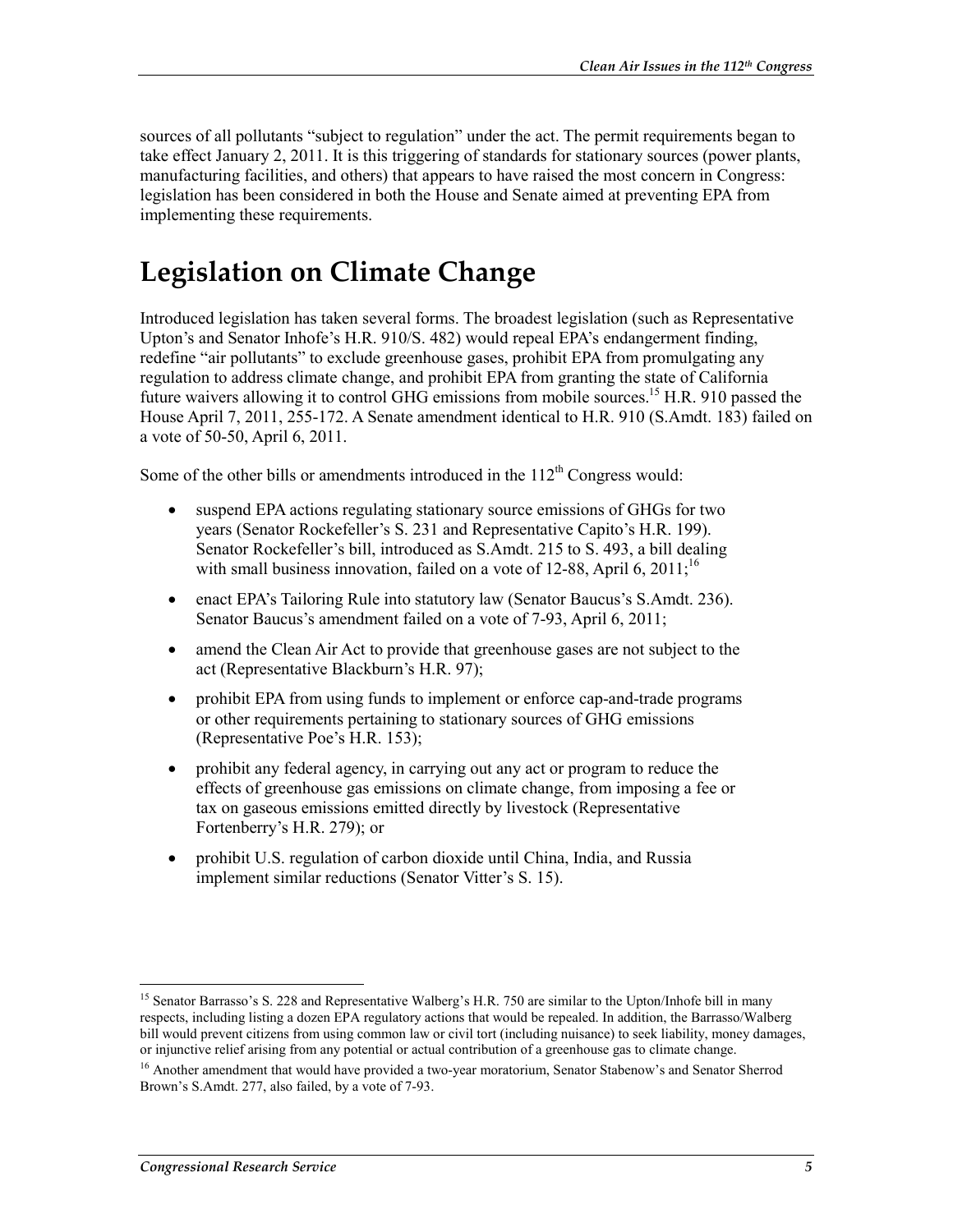Meanwhile, EPA itself promulgated regulations and guidance that delayed the applicability of requirements for stationary sources of GHGs until 2011 and focused its initial permitting efforts on the largest emitters, granting smaller sources at least a six-year reprieve.<sup>17</sup>

Although stand-alone legislation to restrict EPA's authority has received a great deal of attention, restricting the agency's authority to use funds to take specific GHG regulatory actions through riders on the EPA appropriation seems the more likely avenue by which Congress might limit EPA action. The overall appropriation bill to which it would be attached might contain other elements that would make it more difficult to veto. This approach was discussed at some length as early as 2009, when Senator Murkowski introduced (but ultimately did not offer) an amendment to the FY2010 Interior, Environment, and Related Agencies Appropriation Act (S.Amdt. 2530). It has since come forward in several forms in the  $112<sup>th</sup>$  Congress.

In FY2011, appropriations for EPA and the rest of the government were provided by a series of continuing resolutions. In the House, in February 2011, language similar to H.R. 153 was added to the Full-Year Continuing Appropriations Act, 2011 bill (H.R. 1) during floor debate, on a 249- 177 vote (H.Amdt. 101). H.R. 153, and H.R. 1 as amended, would have prohibited EPA funding for implementing or enforcing a greenhouse gas cap-and-trade program or any other greenhouse gas regulatory requirement on stationary sources issued or effective after January 1, 2011 (including the permitting requirements that took effect January 2). However, the Senate failed to pass the bill, 44-56, March 9. The final FY2011 budget agreement (H.R. 1473) did not include restrictions on EPA's greenhouse gas regulatory authority.

Both the FY2012 and FY2013 EPA appropriations bills (H.R. 2584 and H.R. 6091, as reported by the House Appropriations Committee) have contained major restrictions on EPA's GHG regulatory authorities, but the provisions have not been enacted.

- The FY2012 bill came to the House floor under an open rule during the last week of July, 2011, and about 200 amendments were filed for consideration. Action on the bill was suspended July 28, with more than 150 amendments still pending. EPA's FY2012 appropriation ultimately was included in a consolidated appropriations act, P.L. 112-74, which contained no new restrictions.
- The FY2013 appropriation may meet a similar fate. It is among the funding measures expected to be included in a six-month continuing resolution that House and Senate leaders have agreed to consider in September 2012. At this writing, it appears unlikely that the resolution will include policy provisions such as major new restrictions on EPA's GHG regulatory authority.

(For a more detailed discussion of EPA's regulatory actions and potential congressional responses, see CRS Report R41212, *EPA Regulation of Greenhouse Gases: Congressional Responses and Options*. For information on EPA Appropriations, see CRS Report R41896, *Interior, Environment, and Related Agencies: FY2012 Appropriations*, and the forthcoming CRS Report, *Environmental Protection Agency (EPA): Appropriations for FY2013*.)

<sup>&</sup>lt;sup>17</sup> The two rules that have these effects are: "Prevention of Significant Deterioration and Title V Greenhouse Gas Tailoring Rule," final rule, 75 *Federal Register* 31514, June 3, 2010; and "Reconsideration of Interpretation of Regulations that Determine Pollutants Covered by Clean Air Act Permitting Programs," final rule, 75 *Federal Register* 17004, April 2, 2010.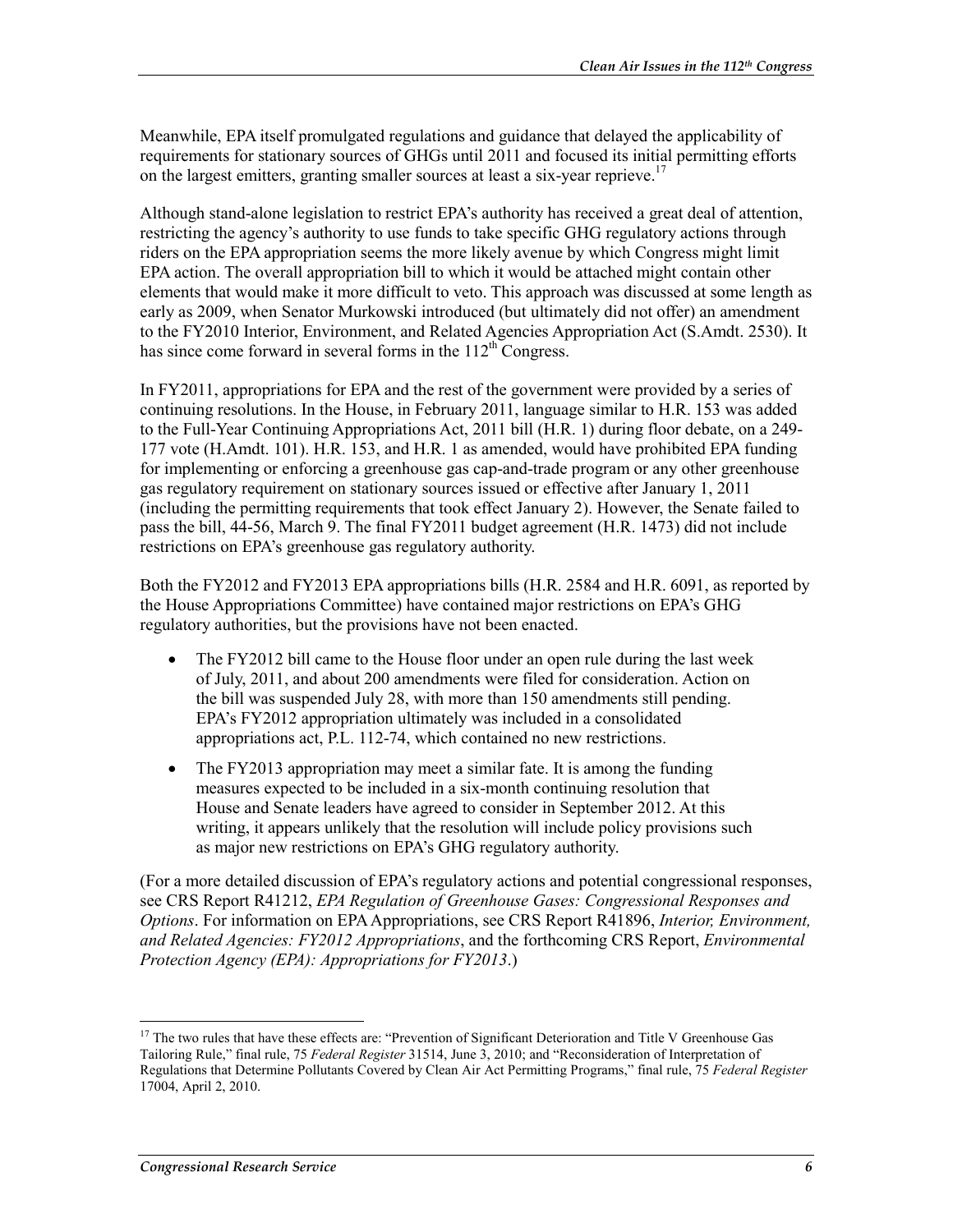## **Emissions from Power Plants**

In addition to climate change, other clean air issues with a shorter time horizon are being addressed by EPA and have been the subject of congressional action. Many of these have to do with emissions from electric power plants.

Coal-fired power plants are among the largest sources of air pollution in the United States. Under the Clean Air Act, however, they have not necessarily been subject to stringent requirements: emissions and the required control equipment can vary depending on the location of the plant, when it was constructed, whether it has undergone major modifications, the specific type of fuel it burns, and, to some extent, the vagaries of EPA enforcement policies. More than half a dozen separate Clean Air Act programs could potentially be used to control emissions, which makes compliance strategy complicated for utilities and difficult for regulators. Because the cost of the most stringent available controls, for the entire industry, could range into the tens of billions of dollars, power companies have fought hard and rather successfully to limit or delay regulations affecting them, particularly with respect to plants constructed before the Clean Air Act of 1970 was passed.

As a result, emissions from power plants have not been reduced as much as those from some other sources. Many plants built in the 1950s and 1960s (generally referred to as "grandfathered" plants) have little emission control equipment.

Collectively, power plants are large sources of pollution. In 2005, they accounted for 10.2 million tons of sulfur dioxide  $(SO<sub>2</sub>)$  emissions (70% of the U.S. total), 53 tons of mercury emissions (50% of the U.S. total), and 3.6 million tons of nitrogen oxides (19% of the U.S. total). Power plants are also considered major sources of fine particles  $(PM_{2.5})$ , many of which form in the atmosphere from emissions from a wide range of stationary and mobile sources. In addition, power plants account for about 40% of U.S. anthropogenic emissions of the greenhouse gas carbon dioxide.

With new ambient air quality standards for ozone, fine particles, and  $SO<sub>2</sub>$  taking effect, emissions of NOx and SO<sub>2</sub> will necessarily have to be reduced to meet standards.<sup>18</sup> (These standards are discussed below under "Air Quality Standards.") For more than a decade, mercury emissions have also been a focus of concern. Mercury emitted by power plants and other sources is deposited in water bodies and is taken up through the food chain: all 50 states have issued fish consumption advisories due to mercury pollution, covering 16.8 million acres of lakes, 1.25 million river miles, and the coastal waters of 20 entire states.<sup>19</sup> A continuing controversy over the interpretation of New Source Review requirements for existing power plants (which require the installation of Best Available Control Technology whenever an existing power plant undergoes major modifications) has exerted pressure for a more predictable regulatory structure, as well.

Thus, some in industry, environmental groups, Congress, and the last three Administrations have said that legislation addressing power plant pollution in a comprehensive (multi-pollutant) fashion would be desirable. Such legislation could address the major pollutants on a coordinated

<sup>&</sup>lt;sup>18</sup> NOx contributes to the formation of ozone and fine particles; SO<sub>2</sub>, besides being a regulated pollutant in its own right, is among the sources of fine particles.

<sup>&</sup>lt;sup>19</sup> See U.S. EPA, "National Listing of Fish Advisories: Technical Fact Sheet," September 2009, at http://water.epa.gov/ scitech/swguidance/fishshellfish/fishadvisories/tech2008.cfm#synopsis.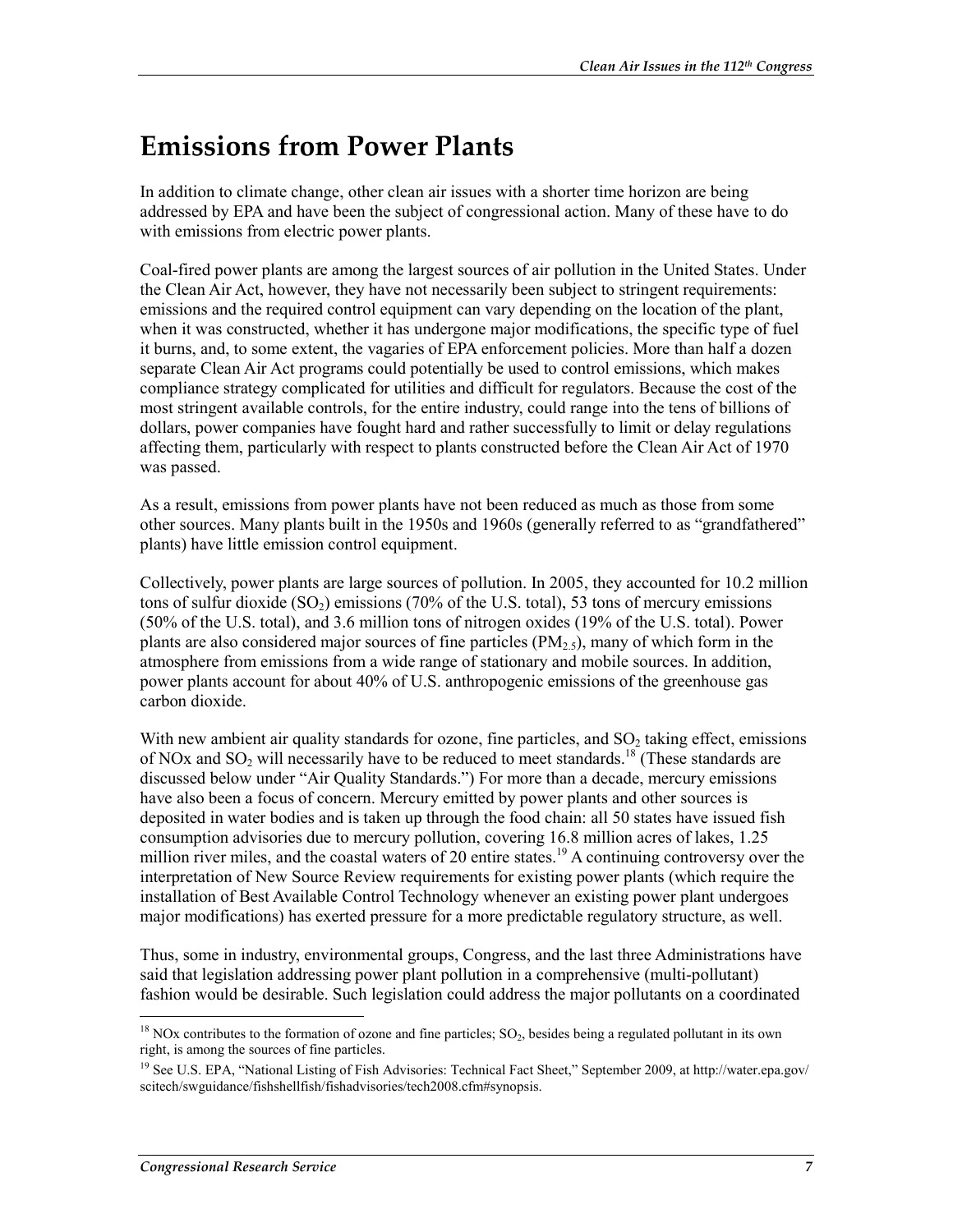schedule and could rely, to a large extent, on a system such as the one used in the acid rain program, where national or regional caps on emissions are implemented through a system of tradable allowances. Despite this broad support in principle, for a variety of reasons, comprehensive multi-pollutant legislation has gone nowhere. Bills were routinely introduced beginning in the late 1990s, but none made it to the House or Senate floor. The lack of congressional action left it to EPA, beginning in the Bush Administration, to fashion emission standards for power plants, using existing Clean Air Act authority.

### **Cross-State Air Pollution/Clean Air Interstate Rule (CAIR)**

On March 10, 2005, the agency announced that it would promulgate regulations similar to those in its multi-pollutant bill (the Clear Skies bill) for utility emissions of  $SO<sub>2</sub>$  and NOx in 28 eastern states and the District of Columbia.<sup>20</sup> These regulations, the Clean Air Interstate Rule (CAIR), established cap-and-trade provisions for the two pollutants.<sup>21</sup> CAIR covered only the eastern half of the country, but since most of the grandfathered generation capacity is located in the East and South, EPA projected that nationwide emissions of  $SO_2$  would decline 53% by 2015 and NOx emissions  $56\%$ <sup>22</sup>. The agency also projected that the rule would result in \$85-\$100 billion in health benefits annually by 2015, including the annual prevention of 17,000 premature deaths. CAIR's health and environmental benefits would be more than 25 times greater than its costs, according to EPA.

#### *North Carolina v. EPA*

CAIR was one of the few Bush Administration environmental initiatives that was generally supported by environmentalists. It also had broad support in the regulated community. But a variety of petitioners, including the state of North Carolina, which argued that the rule was not strong enough to address pollution from upwind sources, and some individual utilities that felt they were unfairly treated by the rule's emission budgets, challenged the rule in the D.C. Circuit, and the court vacated it July 11, 2008. A unanimous court found that although EPA had established a "significant contribution" made by power plants to nonattainment of standards and failure to maintain standards in downwind states, as required by Section 110 of the Clean Air Act, the agency's methodology for establishing emission budgets for each state was unrelated to the state's contribution to the nonattainment and maintenance problems in specific downwind states.<sup>23</sup> The court also found that the choice of 2015 for a second phase compliance deadline, based on technological and economic feasibility, ignored EPA's statutory mandate. It found the fuel adjustment factors in the rule (which set more stringent requirements for natural gas- and oil-

<sup>1</sup> 20 The rule appeared in the *Federal Register* two months later. See U.S. EPA, "Ambient air quality standards, national—Fine particulate matter and ozone; interstate transport control measures," 70 *Federal Register* 25162, May 12, 2005.

<sup>&</sup>lt;sup>21</sup> A separate regulation, the Clean Air Mercury Rule (CAMR), promulgated at the same time, established a Clear-Skies-like cap-and-trade system for mercury emissions. It is described in a separate section below.

<sup>&</sup>lt;sup>22</sup> As compared to nationwide emissions from electric generating units in 2001. Some of the projected reduction would be due to pre-existing regulations. See U.S. EPA, Office of Air and Radiation, *Regulatory Impact Analysis for the Final Clean Air Interstate Rule*, March 2005, pp. 3-3 and 3-4, at http://www.epa.gov/cair/pdfs/finaltech08.pdf.

<sup>23</sup> North Carolina v. EPA, 531 F.3d 896 (D.C. Cir. 2008).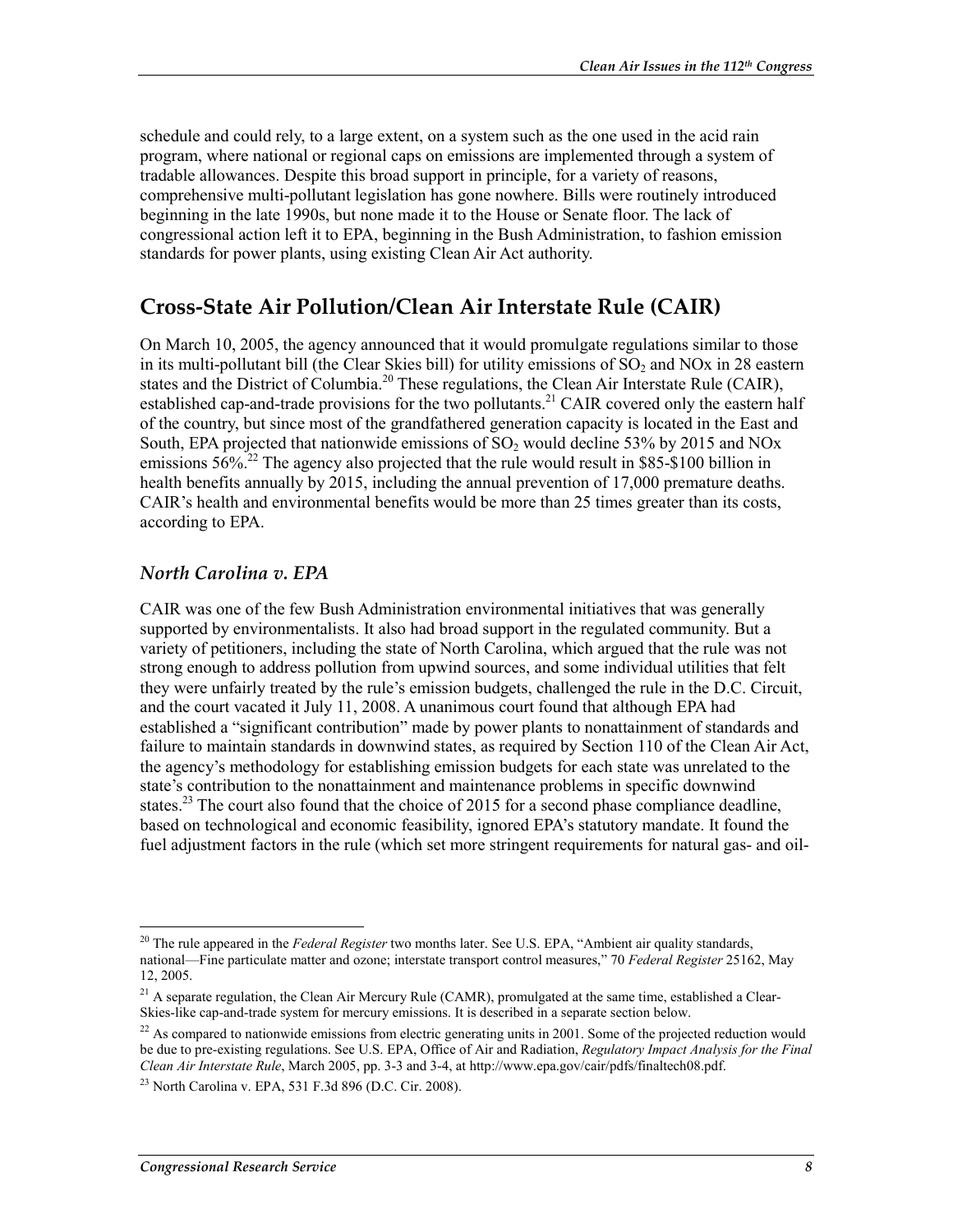fired plants than for coal-fired ones) to be arbitrary and capricious. It concluded: "CAIR's flaws are deep. No amount of tinkering ... will transform CAIR, as written, into an acceptable rule."<sup>24</sup>

Despite the seemingly high hurdle set by the language the court used, EPA, environmental groups, and the utility and mining industries asked the court to review its decision. On December 23, 2008, the court modified its decision, allowing CAIR to remain in effect until a new rule is promulgated by EPA.<sup>25</sup> The court was not specific about how long this process would be allowed to take, but stated:

Though we do not impose a particular schedule by which EPA must alter CAIR, we remind EPA that we do not intend to grant an indefinite stay of the effectiveness of this court's decision. Our opinion revealed CAIR's fundamental flaws, which EPA must still remedy.<sup>26</sup>

Although they differ on the details of what they support, states, electric utilities, and environmental groups have all supported a replacement that is similar to CAIR in many respects. Without CAIR, most eastern states would have huge gaps in their emission control programs, which would have to be filled by other regulatory measures if the states are to attain the NAAQS by the statutory deadlines. For the utilities, CAIR was designed to build on the existing regulatory framework of cap-and-trade programs under the acid rain program and the "NOx SIP Call."<sup>27</sup> Anticipating the ability to bank and trade emission allowances under CAIR, numerous utilities had already installed equipment to meet or exceed CAIR's requirements, the first phase of which are now being implemented. Environmental groups have argued for a stronger version of CAIR particularly its second phase, to be implemented in 2015—but they generally support the basic approach.

The CAIR Phase 1 rules already appear to be having substantial effects. In 2010, EPA reports,  $SO<sub>2</sub>$  emissions from fossil-fueled power plants in the lower 48 states (at 5.1 million tons) were 49% below 2005 levels. NOx emissions from the same sources declined to 2.1 million tons in 2010, 42% less than in 2005.<sup>28</sup>

#### **EPA's CAIR Replacement: The Cross-State Air Pollution Rule**

On July 6, 2011, EPA finalized a replacement for CAIR, the Cross-State Air Pollution Rule.<sup>29</sup> The Cross-State rule would leave the CAIR Phase 1 limits in place and would establish a second and third phase of reductions in 2012 and 2014, with particular emphasis on  $SO_2$ —emissions of which would decline to 2.4 million tons in the covered states (73% below 2005 levels) in 2014. The rule would cover 28 Eastern, Midwestern, and Southern states and the District of Columbia. It is a modified cap-and-trade rule. It would allow unlimited trading of allowances within

<sup>&</sup>lt;u>.</u>  $^{24}$  Id. at 930.

<sup>25</sup> North Carolina v. EPA, 550 F.3d 1176 (D.C. Cir. 2008).

 $26$  Ibid.

<sup>&</sup>lt;sup>27</sup> The acid rain program, established by the Clean Air Act Amendments of 1990, set up a cap-and-trade program for sulfur dioxide emissions from electric generating units. Implementation began in 1995. The NOx SIP Call, implemented in 2004, is a cap-and-trade program for control of nitrogen oxide emissions in the eastern half of the country.

<sup>&</sup>lt;sup>28</sup> Data are from EPA's National Emissions Inventory, at http://www.epa.gov/ttn/chief/trends/.

<sup>&</sup>lt;sup>29</sup> The final rule appeared in the *Federal Register* August 8, 2011. See U.S. EPA, Federal Implementation Plans: Interstate Transport of Fine Particulate Matter and Ozone and Correction of SIP Approvals, 76 *Federal Register* 48208. Background material can be found on EPA's website at http://www.epa.gov/crossstaterule/actions.html.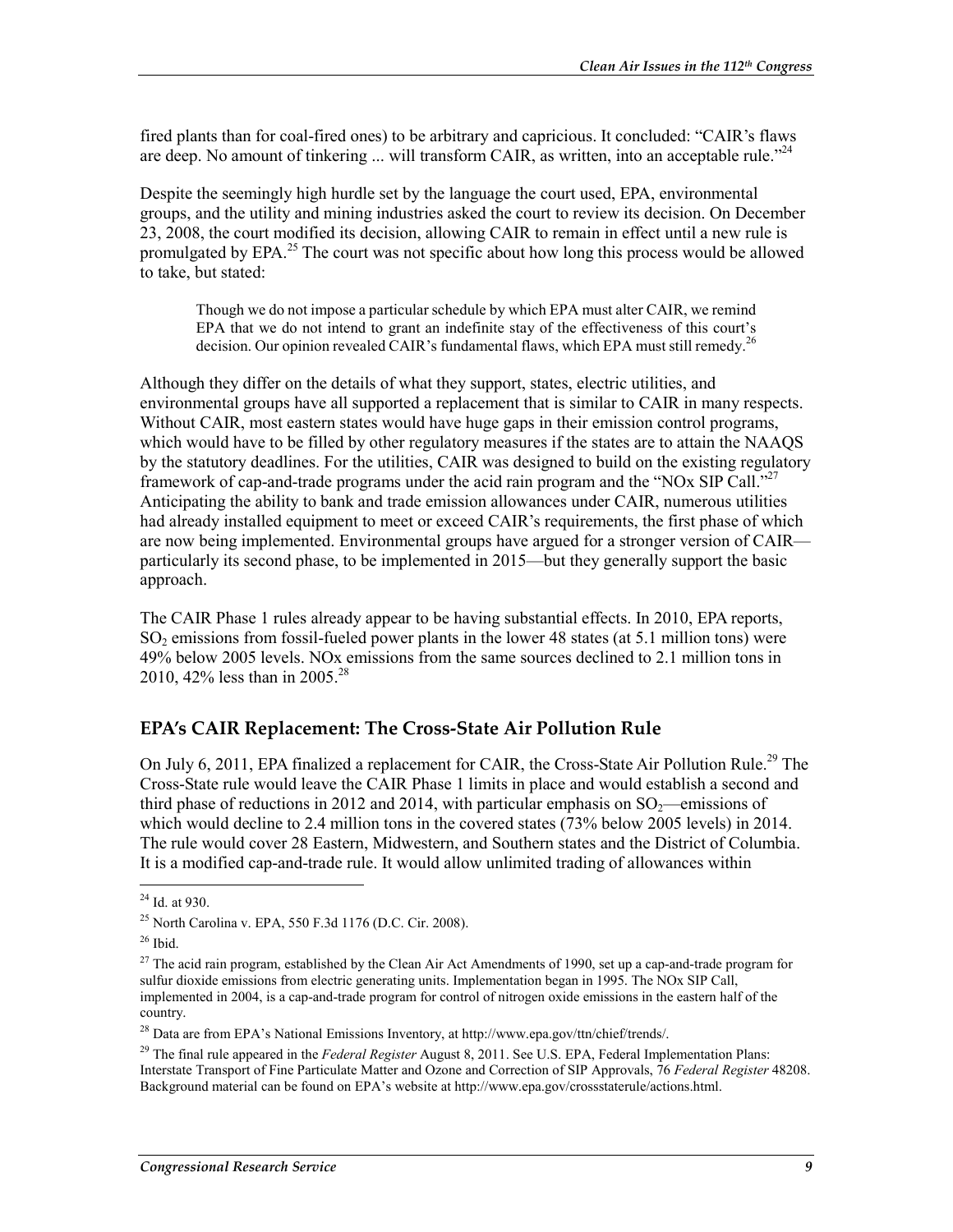individual states. Interstate trading would be allowed so long as a state remains within 18%-21% of its emissions caps. Limiting interstate trading is intended to address the D.C. Circuit's ruling, which found CAIR's unlimited interstate allowance trading program unlawful.

In order to insure that the rule is implemented quickly, EPA promulgated a Federal Implementation Plan (FIP) for each of the states: the FIP specifies emission budgets for each state based on controlling emissions from electric power plants. States may develop their own State Implementation Plans and may choose to control other types of sources if they wish, but the federal plan will take effect until the state acts to replace it.

EPA estimates that the Cross-State rule will cost the power sector \$2.4 billion annually in 2014, but it expects the benefits to be 50 to 120 times as great—an estimated \$120 billion to \$280 billion annually. The most important benefit would be 13,000 to 34,000 fewer premature deaths annually. Avoided deaths and other benefits occur throughout the East, Midwest, and South, according to EPA, with Ohio and Pennsylvania benefitting the most.<sup>30</sup>

#### **Judicial and Legislative Options for Overturning the Cross-State Rule**

At least 45 parties have filed suit asking the D.C Circuit Court of Appeals to review the Cross-State Rule.<sup>31</sup> Challenges to the rule focus on whether EPA's reliance on modeling rather than realworld data was lawful and whether EPA's reliance on cost-effectiveness as one of the criteria for determining emission budgets is permitted by the statute; petitioners also challenged the timing for implementation of the rule and the adequacy of emissions budgets for individual states. Particular controversy has surrounded the rule's emissions budget for Texas, which was not included in the proposed version of the rule. Since promulgation, EPA has reviewed information submitted by Texas and increased the state's  $SO<sub>2</sub>$  emissions cap by 29%, but the state remains opposed to the rule.

On December 30, 2011, the D.C. Circuit issued a stay of the rule, without explanation. The court subsequently established an expedited briefing schedule that led to oral argument on April 13, 2012. In the meantime, the court left the CAIR rule in place.

Congress has also shown interest in the Cross-State rule. On September 23, 2011, the House passed H.R. 2401, 249-169. Among its provisions, the bill would declare the Cross-State Rule "of no force and effect," reinstating the CAIR rule in its place. The bill would require a study of the cumulative impact of the Cross-State Rule and about a dozen other regulatory actions, would prohibit EPA from proposing a replacement until at least three years after completion of the study, and would provide at least a further three years after promulgation before compliance could be required; it would also require that any replacement rule allow trading of emission allowances among entities in all affected states.

On November 10, 2011, the Senate considered S.J.Res. 27, a resolution of disapproval of the Cross-State Rule under the Congressional Review Act (CRA). If a CRA resolution disapproving a rule is enacted, the rule cannot take effect, and the agency may not reissue either that rule or any

<sup>1</sup> <sup>30</sup> U.S. EPA, Office of Air and Radiation, "Final Air Pollution Cross-State Air Pollution Rule," Overview Presentation, undated, pp. 12-14, at http://www.epa.gov/crossstaterule/pdfs/CSAPRPresentation.pdf.

<sup>&</sup>lt;sup>31</sup> The cases were consolidated as EME Homer City Generation L.P. v. EPA, No. 11-1302 (D.C. Cir. filed October 7, 2011).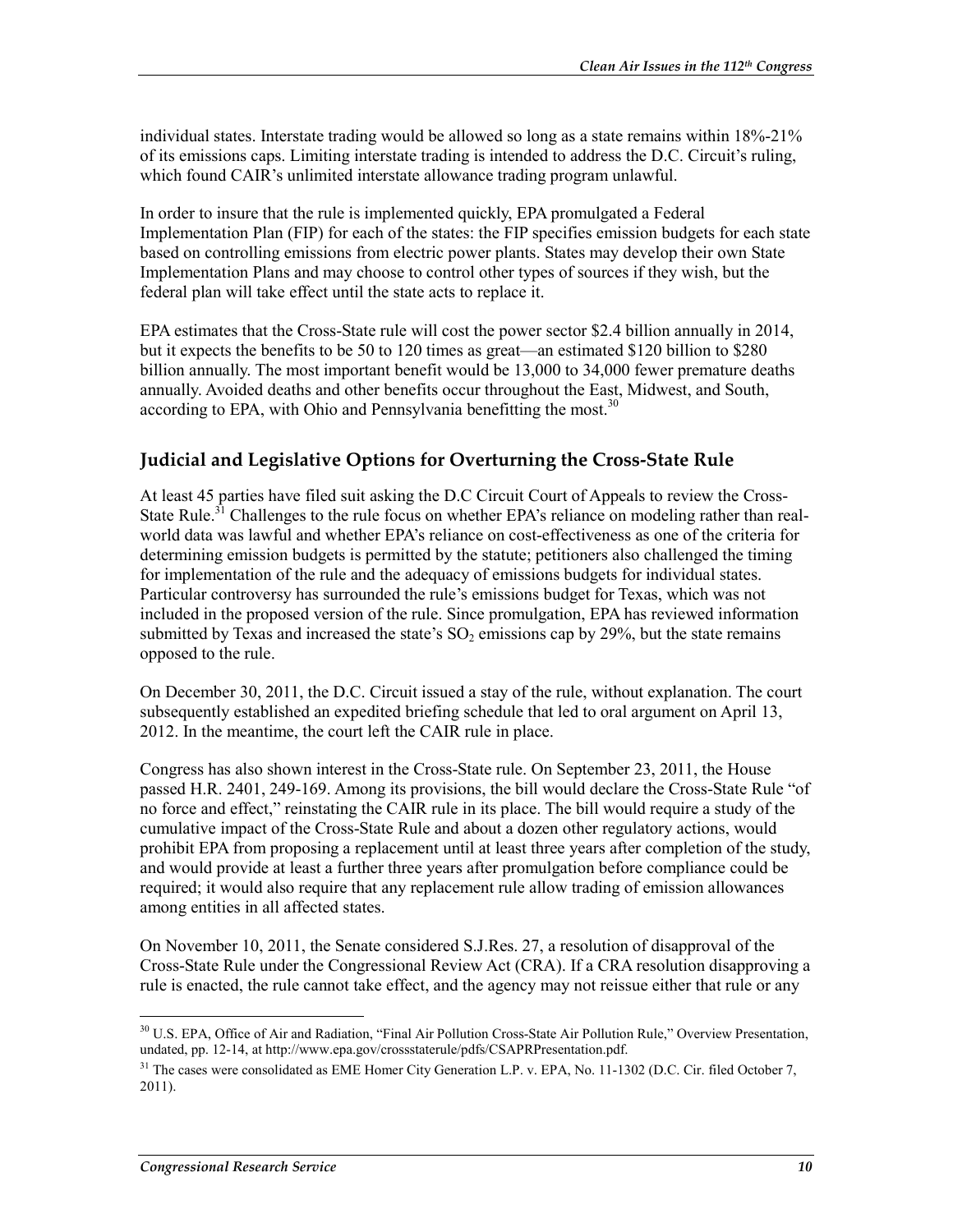substantially similar one, except under authority of a subsequently enacted law. S.J.Res. 27 was rejected by the Senate, 41-56.

## **The Utility MACT/MATS Rule: Addressing Mercury and Other Hazardous Air Pollutants**

#### **Background**

The Clean Air Act also provides authority for EPA to regulate emissions of mercury and other hazardous air pollutants (HAPs, or "air toxics") from electric generation units. Much of this discussion has focused on mercury. Electric generating units account for about half of all mercury emissions in the United States.

Mercury is a potent neurotoxin that can cause adverse health effects (principally delayed development, neurological defects, and lower IQ in fetuses and children) at very low concentrations.32 The principal route of exposure to mercury is through consumption of fish. Mercury enters water bodies, often through air emissions, and is taken up through the food chain, ultimately affecting humans as a result of fish consumption. As noted earlier, all 50 states have issued fish consumption advisories due to mercury pollution, covering 16.8 million acres of lakes, 1.25 million river miles, and the coastal waters of 20 entire states.

Regulation of mercury emissions from coal-fired power plants has a complicated legislative and regulatory history, dating back to the 1990 Clean Air Act Amendments. EPA was required by that legislation and a 1998 consent agreement to determine whether regulation of mercury from power plants under Section 112 of the Clean Air Act was appropriate and necessary. Section 112 is the section that regulates emissions of hazardous air pollutants. In general, it requires EPA to set standards based on the Maximum Achievable Control Technology (a term defined with great precision in the act), and to impose the MACT standards at each individual emissions source. In a December 2000 regulatory finding, EPA concluded that regulation of mercury from power plants under Section 112 was appropriate and necessary. The finding added coal- and oil-fired electric generating units to the list of sources of hazardous air pollutants, and triggered other provisions of the 1998 consent agreement: the agency was to propose MACT standards for them by December 15, 2003, and finalize the standards by March 15, 2005.

Rather than promulgate MACT standards, however, EPA reversed its December 2000 finding in March 2005, and established through regulations a national cap-and-trade system for power plant emissions of mercury, the Clean Air Mercury Rule (CAMR). Under CAMR, the final cap would have been 15 tons of emissions nationwide in 2018 (about a 70% reduction from 1999 levels, when achieved). There would also have been an intermediate cap of 38 tons in 2010, well above EPA's projection of emissions in that year. $33$ 

Under the cap-and-trade system, utilities could either control the pollutant directly or purchase excess allowances from other plants that instituted controls more stringently or sooner than

<sup>32</sup> For a discussion of mercury's health effects, see CRS Report RL32420, *Mercury in the Environment: Sources and Health Risks*.

<sup>&</sup>lt;sup>33</sup> The agency projected emissions at 31 tons in 2010 even if 99% of the generating units installed no mercury control equipment.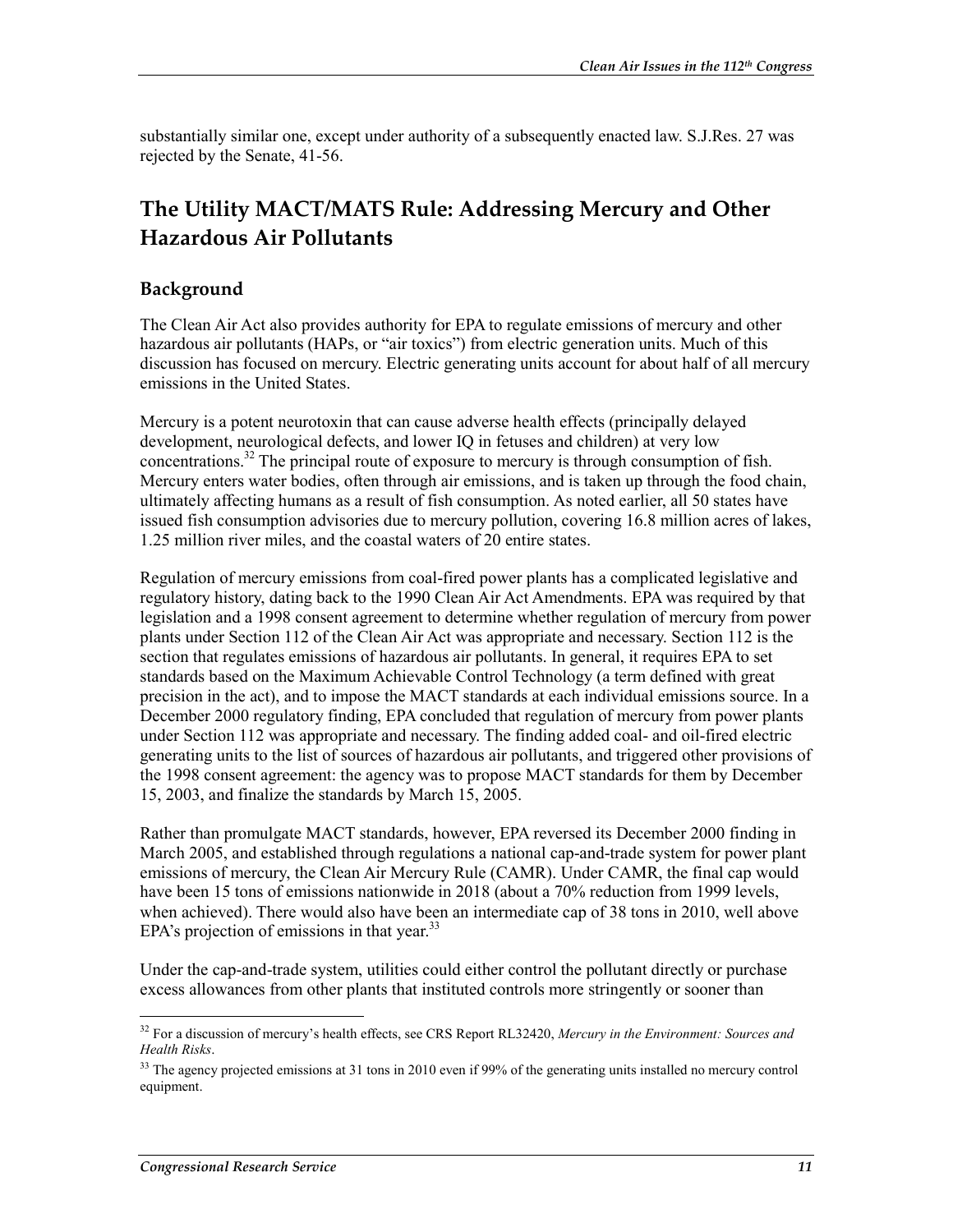required. As with the acid rain and CAIR cap-and-trade programs, early reductions under CAMR could have been banked for later use, which the agency itself said would result in utilities delaying compliance with the full 70% reduction until after 2025.<sup>34</sup> (For additional information on the mercury rule, see CRS Report RL32868, *Mercury Emissions from Electric Power Plants: An Analysis of EPA's Cap-and-Trade Regulations*.)

#### *New Jersey v. EPA*

The CAMR rule was challenged in petitions for review filed by New Jersey and 16 other states as well as other petitioners.<sup>35</sup> The D.C. Circuit, in a 3-0 decision handed down February 8, 2008,<sup>36</sup> vacated the rule. The court found that once the agency had listed electric generating units (EGUs) as a source of hazardous air pollutants, it had to proceed with MACT regulations under Section 112 of the act unless it "delisted" the source category, under procedures the act sets forth in Section  $112(c)(9)$ . Delisting would have required the agency to find that no EGU's emissions exceeded a level adequate to protect public health with an ample margin of safety, and that no adverse environmental effect would result from any source—a difficult test to meet, given the agency's estimate that EGUs were responsible for 46% of mercury emissions from all U.S. sources at the time. Rather than delist the EGU source category, the agency had maintained that it could simply reverse its December 2000 "appropriate and necessary" finding, a decision that was much simpler because there were no statutory criteria to meet. The court found this approach unlawful. "This explanation deploys the logic of the Queen of Hearts, substituting EPA's desires for the plain text of Section 112(c)(9)," the court said in its opinion.<sup>37</sup>

#### **Other Mercury/Air Toxics Issues**

Besides the question of whether EPA complied with the law's requirements, critics found other reasons to oppose EPA's cap-and-trade approach to controlling mercury. One of the main criticisms has been that it would not address "hot spots," areas where mercury emissions and/or concentrations in water bodies are greater than elsewhere. In fact, under a cap-and-trade system, nothing would prevent emissions from increasing at hot spots.

Many also argued that the mercury regulations should have been more stringent or implemented more quickly than the cap-and-trade regulations would have required. These arguments found a receptive audience in the states: about 20 states have promulgated requirements stricter than the federal Clean Air Mercury Rule program, with several requiring 80% to 90% mercury reductions before 2010. (For additional information, see archived CRS Report RL33535, *Mercury Emissions from Electric Power Plants: States Are Setting Stricter Limits*.)

Another shortcoming of the 2005 Clean Air Mercury Rule was that it didn't address emissions of hazardous air pollutants other than mercury. In the analysis accompanying EPA's current proposal, the agency states that EGUs are sources of 12 other HAPs, including three acid gases and nine toxic metals.

<sup>1</sup> 34 U.S. EPA, *Regulatory Impact Analysis of the Final Clean Air Mercury Rule*, Table 7-3, p. 7-5, at http://www.epa.gov/ttnecas1/regdata/RIAs/mercury\_ria\_final.pdf.

<sup>&</sup>lt;sup>35</sup> Seven other states joined EPA in defending the rule.

<sup>36</sup> New Jersey v. EPA, 517 F.3d 574 (D.C. Cir. 2008).

 $37$  Id. at 582.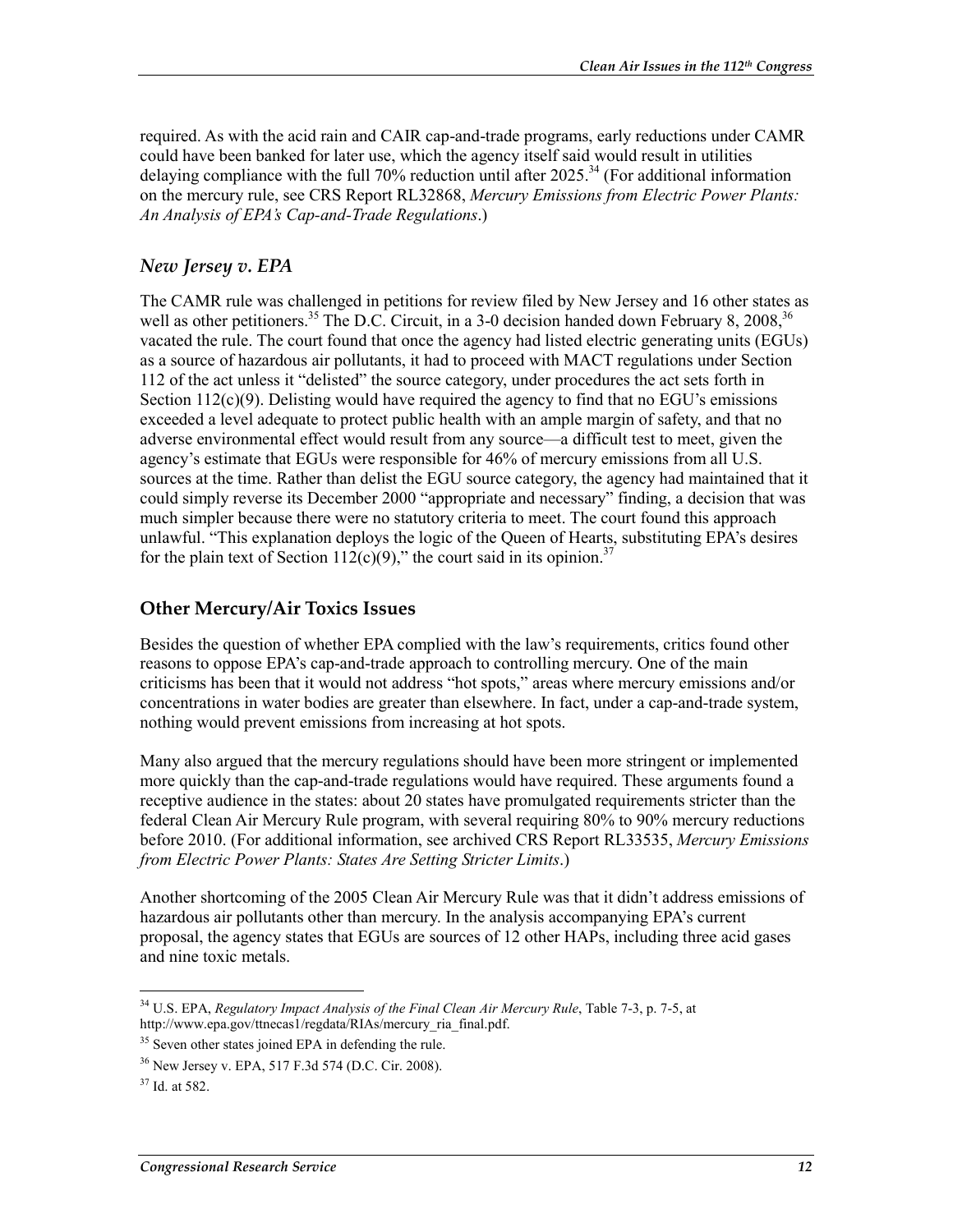#### **The Utility MACT/Mercury and Air Toxics Standards**

On December 21, 2011, EPA responded to the *New Jersey v. EPA* court decision by finalizing what is referred to as the "Utility MACT" or, more recently, the Mercury and Air Toxics Standards (MATS).<sup>38</sup> A proposed version that appeared in the *Federal Register* on May 3, 2011, began a public comment period that ran through August 4 of that year. Public hearings were held in Atlanta, Chicago, and Philadelphia, and the agency was reported to have received 960,000 public comments.

The Utility MACT will require coal-fired power plants to achieve about a 90% reduction from uncontrolled emissions of mercury, nine other toxic metals, and three acid gases, all of which were listed by Congress as hazardous air pollutants in the 1990 Clean Air Act Amendments. Power plants are the largest emitters of many of these pollutants, accounting for about 50% of the nation's mercury emissions, 62% of its arsenic emissions, and 82% of its hydrochloric acid emissions, for example.<sup>39</sup> The Utility MACT will also reduce emissions of fine particulates  $(PM_2, \varsigma)$ .

In proposing the standards, EPA noted that while the requirements are stringent for those facilities lacking controls, 56% of existing coal-fired power plants already are equipped with controls that will allow them to meet the standards. Thus, the standards are expected to level the playing field, bringing older, poorly controlled plants up to the standards that a majority of the existing units are able to achieve.<sup>40</sup> In this respect, the proposed standards reflect the statute's requirement that existing sources of HAPs should meet standards based on the current emissions of the best performing similar sources.

New facilities face more stringent requirements than existing units. Whether the new unit standards are achievable has been one of the issues raised by stakeholders, including the manufacturers of emissions control and monitoring equipment. The latter have focused on the standard for mercury emissions from new plants, questioning whether available monitoring equipment can detect mercury emissions at the level required by the standards. (EPA has agreed to reconsider this issue, and has stayed implementation of the new source portion of the standards until November 2012.)

#### **Costs, Benefits, Technology, and Timing**

EPA projects the annual cost of compliance with the MATS standards at \$9.6 billion. The average consumer would see an increase of \$3-\$4 per month in the cost of electricity due to the rule, according to the agency. These costs will go largely to the installation of scrubbers, activated carbon or sorbent injection, and fabric filters. As a result of the rule, 20 gigawatts (GW) of coalfired units, about 7% of total coal-fired capacity, are expected to install scrubbers and 63 GW

<sup>1</sup> 38 The rule appeared in the *Federal Register*, February 16, 2012, at 77 *Federal Register* 9304. For a link to the rule as well as explanatory material, see U.S. EPA, "Final Mercury and Air Toxics Standards (MATS) for Power Plants," at http://www.epa.gov/airquality/powerplanttoxics/actions.html.

<sup>&</sup>lt;sup>39</sup> See U.S. EPA, "Memorandum: Emissions Overview: Hazardous Air Pollutants in Support of the Final Mercury and Air Toxics Standard," November 2011, Tables 4, 5, and 6, at http://www.epa.gov/airquality/powerplanttoxics/pdfs/ 20111216EmissionsOverviewMemo.pdf.

 $40$  The agency also concludes that some plants, representing less than 10 Gw of coal-fired capacity, would be retired by 2015, rather than invest in control technologies. In all, it says, coal-fired generation would decline about 2%.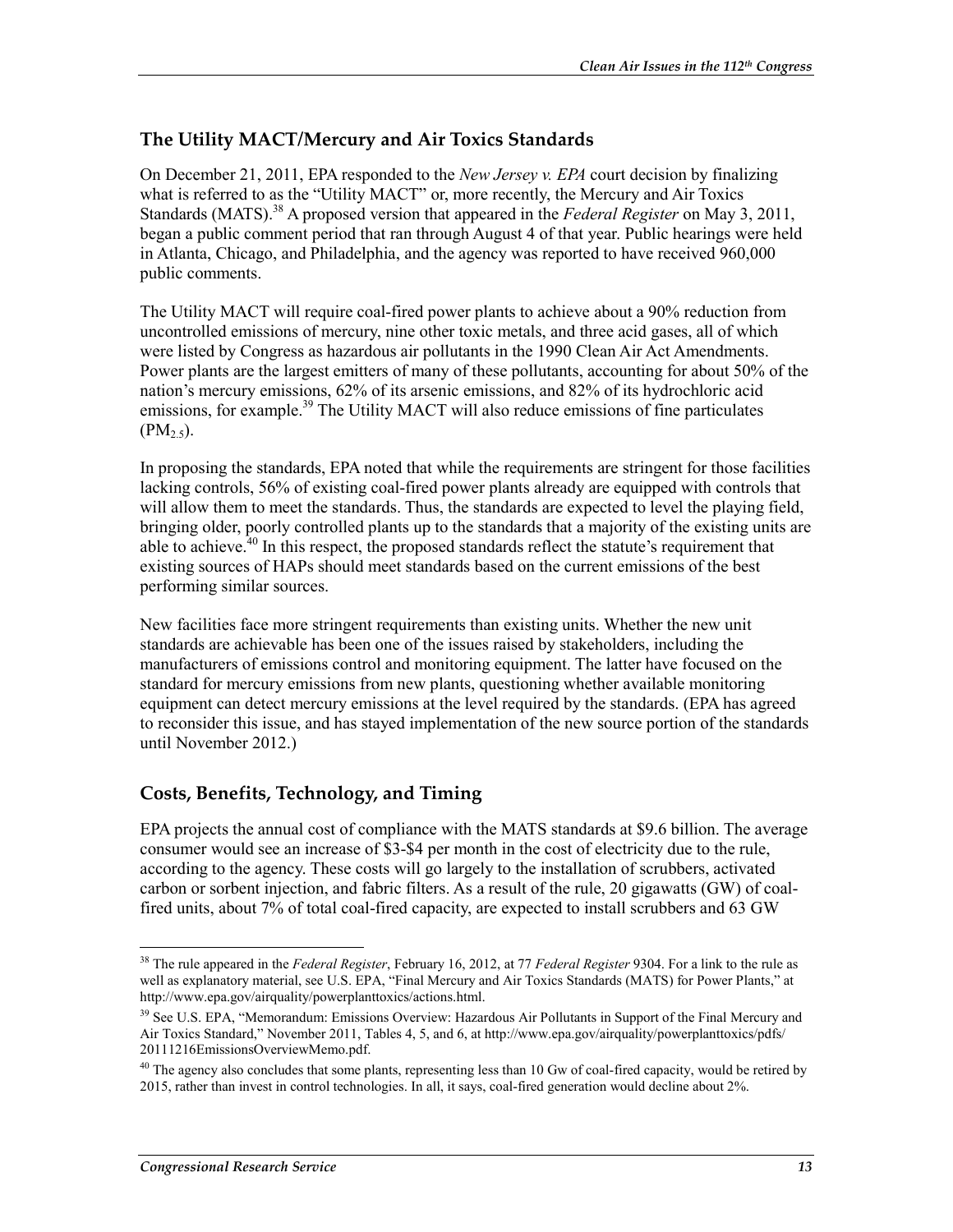(roughly 20%) will upgrade existing scrubbers. (EPA estimates that 203 GW will have already installed scrubbers by 2015, as a result of other regulations.)

One-third of the coal-fired EGU capacity (102 GW) are expected to add fabric filters because of the rule, while 90 GW would have them in the base case. In most cases, the fabric filters will be coupled with activated carbon injection or dry sorbent injection. Mercury and other HAPs become attached to the carbon or sorbent after it is injected into the flue gas, and the fabric filter collects the particles, removing them from the plant's emissions.

This is not complicated or new technology. Other types of facilities (notably solid waste incinerators) have used this technology for the past 15 years to reduce their mercury emissions by 95% or more. As a result of state-level pollution control regulations, a growing percentage of coal-fired plants do the same. EPA estimates that 16 GW of coal-fired capacity (about 5% of the U.S. total) would have either activated carbon or dry sorbent injection in 2015 without the rule. The rule adds another 184 GW (roughly 60%) of carbon/sorbent installations.

The benefits of the rule are estimated by EPA at \$37 billion to \$90 billion annually—4 to 9 times as great as the costs—due primarily to the avoidance of up to 11,000 premature deaths each year. Other benefits, only some of which were given dollar values, include the annual avoidance of 4,700 nonfatal heart attacks, 130,000 asthma attacks, and developmental effects on children, including effects on IQ, learning, and memory.

Besides the achievability of some of the standards, a major issue raised by the MATS rule is whether it gives power companies sufficient time to install controls and whether the costs will lead companies to retire coal-fired generation rather than consider retrofits, thus threatening the reliability of the nation's power supply. Although many in the electric power industry have argued these points, a review of industry data available through the North American Electric Reliability Corporation suggests that the rule will not generally threaten electric reliability. For additional information, see CRS Report R42144, *EPA's Utility MACT: Will the Lights Go Out?*

Following EPA's promulgation of the rule, Senator Inhofe introduced S.J.Res. 37, a resolution to disapprove it under the Congressional Review Act (CRA). As mentioned earlier, if a CRA resolution disapproving a rule is enacted, the rule cannot take effect, and the agency may not reissue either that rule or any substantially similar one, except under authority of a subsequently enacted law. S.J.Res. 37 was rejected by the Senate, June 20, 46-53.

### **Cumulative Impacts of EPA Rules**

As EPA has developed and proposed standards for electric generating units, utilities that rely heavily on coal-fired power and the industry's trade association, the Edison Electric Institute (EEI), have raised concerns about the cumulative impacts of EPA rules. Besides the Cross-State Rule and the Utility MACT, their attention has focused on proposed Clean Water Act rules for cooling water intake structures, proposed Solid Waste Disposal Act standards for managing coal combustion wastes, and recently-proposed Clean Air Act standards for emissions of greenhouse gases. Cumulatively, many in the industry and other opponents of these regulations have referred to these rules as an impending "train wreck" for coal-fired power plants. They maintain that compliance will be difficult and costly within the mandated timeframes, and that, as a result, sections of the country depending on coal-fired power could experience electricity reliability problems as plants are retired or taken off-line for retrofit of pollution controls.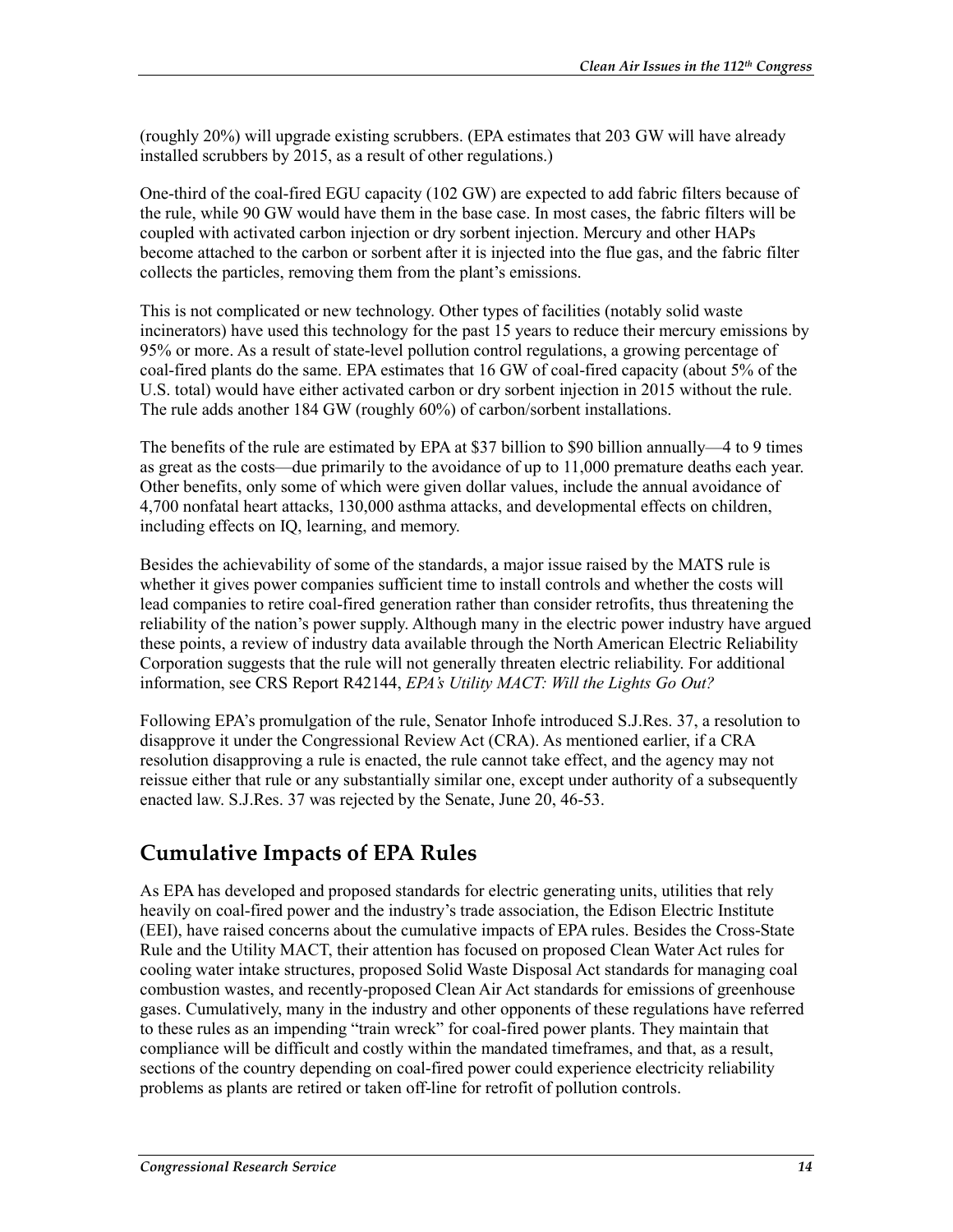Others in the industry and in various think tanks have concluded that this is unlikely to be the case. They note that the studies sponsored by EEI and by coal-reliant utilities were generally written before EPA proposed or promulgated any of the actual regulations, and the studies often assumed far more stringent requirements than EPA actually proposed. While it is true that many coal-fired units would have to be taken out of service for pollution control equipment to be installed, the next few years would be an opportune time to do so, as there is currently substantial excess generating capacity in the electric power industry. This reserve margin will continue to be available over the next 5-10 years: as a result of the recession and the slow pace of economic recovery, demand for electricity is growing slowly.

Many observers note, too, that EPA regulation is only one element of the situation facing aging coal-fired power plants, many of which are more than 40 years old and have few pollution controls. Equally important is competition from more efficient natural gas combined cycle units, which have taken over a larger share of the electric power market as the price of natural gas has declined. Over the last two decades, more than 80% of new generating capacity has come from these gas-fired units, which are relatively cheap to build and are cleaner and more efficient to operate than most coal-fired units. Observing the inroads being made by gas-fired generation, many industry observers conclude that portions of the electric power industry are simply experiencing a transition to more efficient power generation sources. If the cost of making a coalfired plant more efficient and less polluting is higher than that of converting to natural gas, the plant may well be retired. This can cause economic dislocation in specific communities, but it might not cause a substantial increase in the price of electricity or threaten the reliability of electricity supply. For additional information on this subject, see CRS Report R41914, *EPA's Regulation of Coal-Fired Power: Is a "Train Wreck" Coming?*

Legislation to address the cumulative impacts issue has been introduced in both the House and Senate. H.R. 2401, the Transparency in Regulatory Analysis of Impacts on the Nation (TRAIN) Act of 2011, which the House passed September 23, would establish a panel of representatives from 11 federal agencies to report to Congress by August 2012 on the cumulative economic impact of a number of listed EPA rules, guidelines, and actions concerning clean air and waste management. It would render both the Cross-State rule and the Utility MACT "of no force and effect"; it would reinstate the CAIR rule to replace the Cross-State rule for at least six years following enactment, and require that any subsequent replacement allow trading of emission allowances among entities irrespective of the states in which they are located; it would delay promulgation of a replacement for the Utility MACT until at least one year after submission of the cumulative impacts report and delay compliance for at least five years after that date; it would require that the Utility MACT replacement impose the least burdensome regulatory alternative from among the alternatives authorized under the Clean Air Act; and it would require EPA to take into consideration feasibility and cost in setting health-based ambient air quality standards. The Senate has not considered the bill.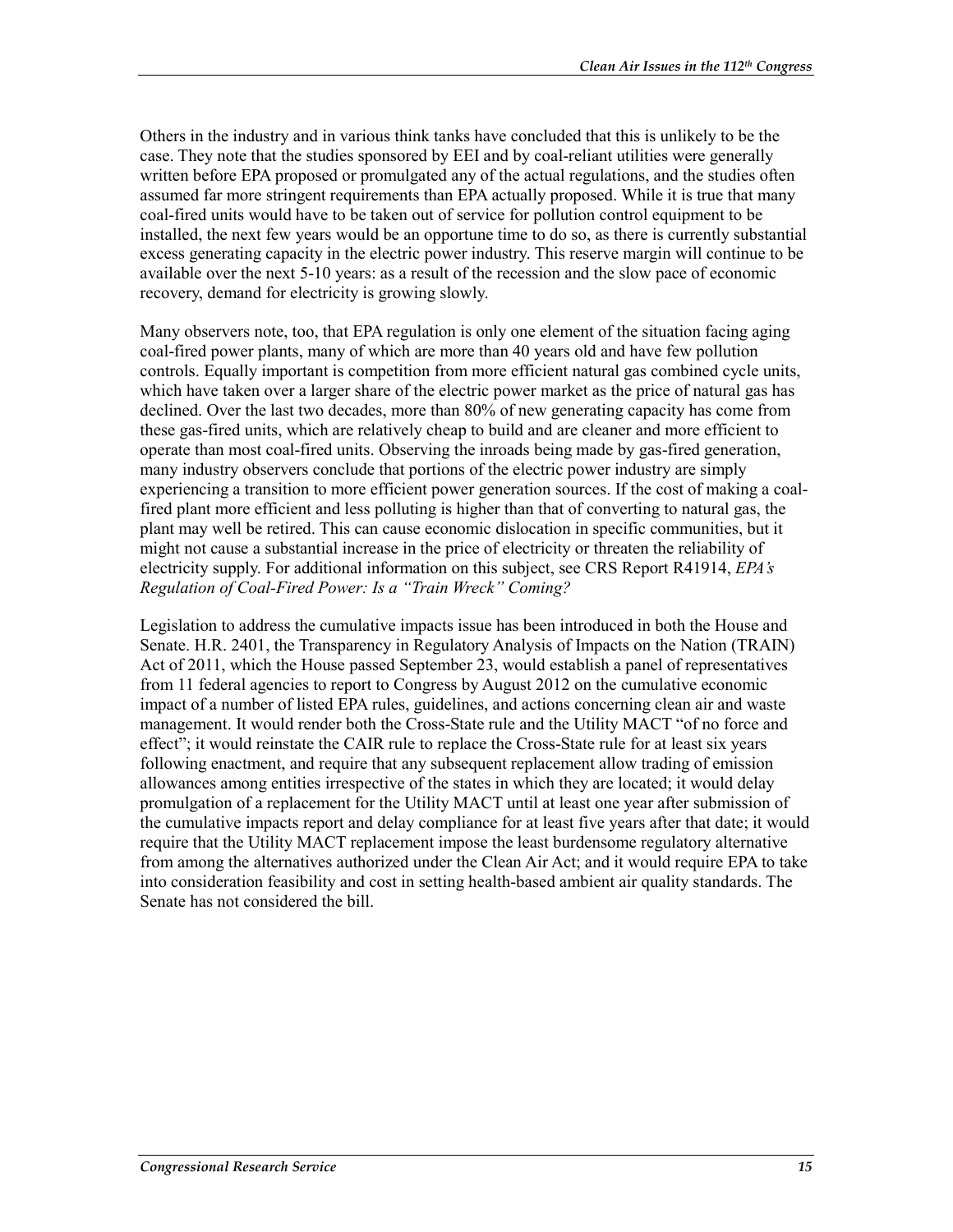## **Air Quality Standards**

## **Background**

Air quality has improved substantially since the passage of the Clean Air Act in 1970: annual emissions of the six most widespread ("criteria") air pollutants<sup>41</sup> have declined by 202 million tons (71%), despite major increases in population, motor vehicle miles traveled, and economic activity.<sup>42</sup> Nevertheless, the goal of clean air continues to elude many areas, in part because scientific understanding of the health effects of air pollution has caused EPA to tighten standards for most of the criteria pollutants. Congress anticipated that the understanding of air pollution's effects on public health and welfare would change with time, and it required, in Section 109(d) of the act, that EPA review the standards at five-year intervals and revise them, as appropriate.

The most widespread problems involve ozone and fine particles. As of March 2012, 129 million people lived in areas classified "nonattainment" for the ozone National Ambient Air Quality Standard  $(NAAQS)$ ;<sup>43</sup> 74 million lived in areas that were nonattainment for the fine particle  $(PM<sub>2.5</sub>)$  NAAQS.<sup>44</sup> EPA attributes at least 33,000 premature deaths and millions of lost work days annually to exceedances of the  $PM<sub>2.5</sub>$  standard. Recent research has tied ozone pollution to premature mortality as well.

Violations of the ambient air quality standards for the other four criteria pollutants are not as widespread, but EPA has recently completed reviews indicating that health effects of most of these pollutants are more serious than previously thought. At present, for example, only nine areas with a combined population of about 1.2 million exceed the NAAQS for sulfur dioxide  $(SO<sub>2</sub>)$ , but in a recent review, EPA determined that between 2,300 and 5,900 premature deaths can be avoided annually by strengthening that standard. Thus, the agency has promulgated a new  $SO<sub>2</sub>$ standard under which as many as 59 counties could be designated nonattainment, based on the most recent monitoring data.<sup>45</sup>

**Table 1** summarizes EPA's recent efforts to review the NAAQS and implement revisions, including the next steps for each of the six criteria pollutants. Reviews of all six pollutants (ozone, PM, lead, NO<sub>2</sub>, carbon monoxide, and  $SO<sub>2</sub>$ ) have been completed since 2006, with the

<sup>&</sup>lt;u>.</u> <sup>41</sup> The six criteria air pollutants are ozone, particulate matter, sulfur dioxide, carbon monoxide, nitrogen dioxide, and lead. Criteria pollutants, identified by the EPA Administrator, are pollutants that (a) cause or contribute to air pollution which may reasonably be anticipated to endanger public health or welfare, and (b) the presence of which in the ambient air results from numerous or diverse mobile or stationary sources (§108(a)(1) of the Clean Air Act).

<sup>&</sup>lt;sup>42</sup> See U.S. EPA, "Air Quality Trends," at http://www.epa.gov/airtrends/agtrends.html#comparison. Data for 1970 are available at http://www.epa.gov/airtrends/images/comparison70.jpg.

<sup>43</sup> Data for ozone nonattainment areas are from the U.S. EPA "Green Book," at http://www.epa.gov/oar/oaqps/greenbk/ gntc.html.

<sup>&</sup>lt;sup>44</sup> Fine particles, as defined by EPA, consist of particulate matter 2.5 micrometers or less in diameter, abbreviated as  $PM_2$ . Data for PM<sub>2.5</sub> nonattainment areas are also from the U.S. EPA "Green Book," at http://www.epa.gov/oar/oaqps/ greenbk/rnsum.html.

<sup>45</sup> http://www.epa.gov/air/sulfurdioxide/pdfs/20100602map0709.pdf. The 59 potential nonattainment counties were identified using the most recent available monitoring data (2007-2009). EPA is likely to use 2009-2011 or later data when it comes time to actually designate the areas. Additional monitors will also be sited.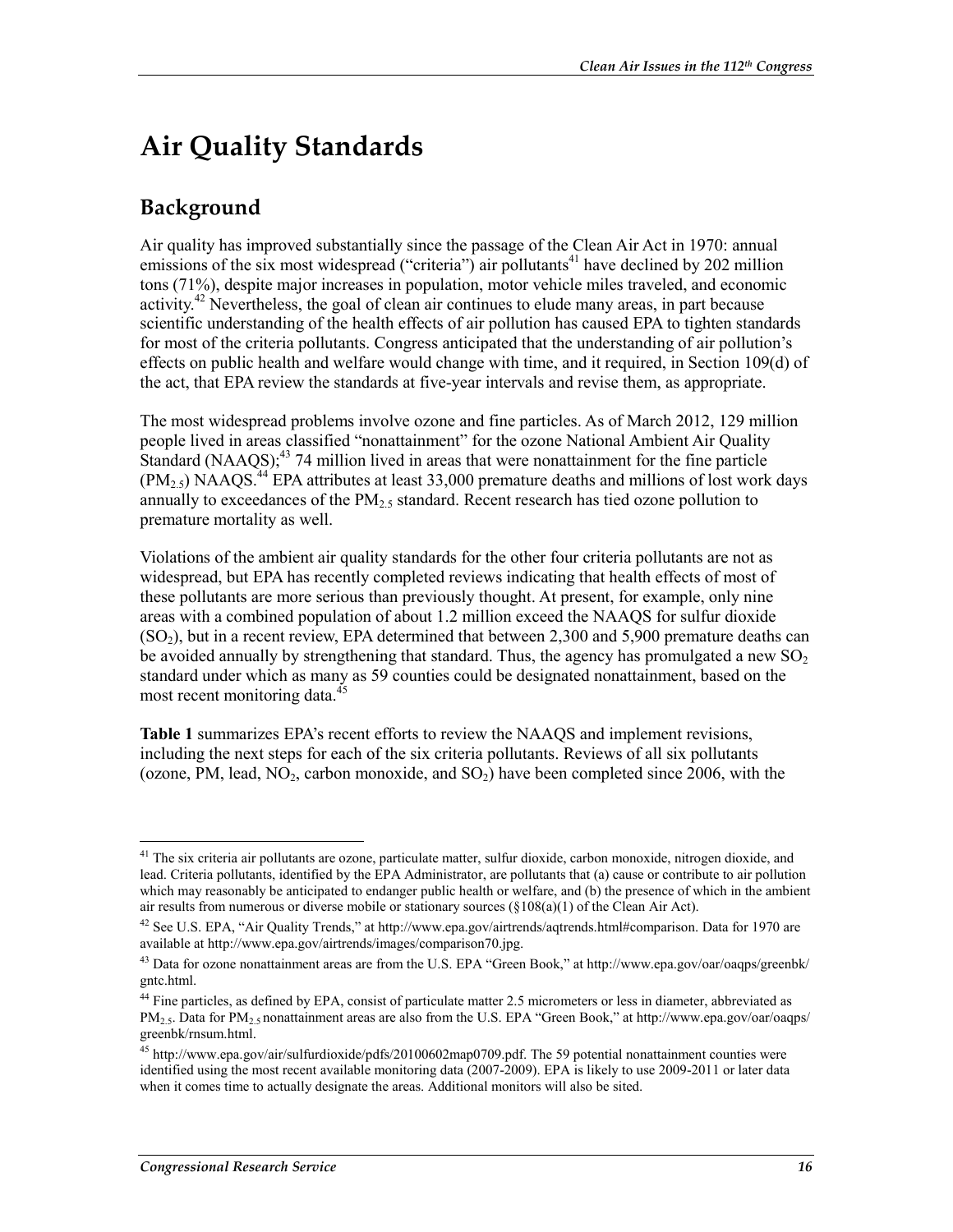standards being made more stringent for five of the six.<sup>46</sup> The next round of reviews has begun for ozone, PM, and lead.

Reviews don't always lead to revision of the standards. On August 31, 2011, the EPA Administrator completed a review of the carbon monoxide (CO) NAAQS without changing the standard. The CO standard was promulgated in its present form in 1971.

### **Judicial Reviews**

As the table indicates, court challenges have played a key role in bringing about the NAAQS reviews, and in causing further review after the NAAQS have been promulgated. Reviews of most of the standards were stimulated at least in part by court cases: because EPA is statutorily required to review the NAAQS every five years, its failure to do so can be addressed by citizen suits.

At the other end of the process, once the agency's review of a NAAQS is completed, the standards are almost invariably challenged in court. In the case of both particulate matter (PM) and ozone, judicial review led to a remand of the standards that EPA promulgated in 2006 and 2008, respectively.

| <b>Pollutant</b>                                                                                                                                                                                 | <b>Last Revision</b>                                                                                                                            | Court<br><b>Action?</b>                                                                                                                                                                                                                                                                                                        | <b>Next Steps</b>                                                                                                                                                                                                                                                                                                                                     | <b>Monitoring</b><br>Issues?                                                                                                                                                                                                                                                                                            | <b>Comments</b>                                                                                                                                                                                                                                                                                                   |
|--------------------------------------------------------------------------------------------------------------------------------------------------------------------------------------------------|-------------------------------------------------------------------------------------------------------------------------------------------------|--------------------------------------------------------------------------------------------------------------------------------------------------------------------------------------------------------------------------------------------------------------------------------------------------------------------------------|-------------------------------------------------------------------------------------------------------------------------------------------------------------------------------------------------------------------------------------------------------------------------------------------------------------------------------------------------------|-------------------------------------------------------------------------------------------------------------------------------------------------------------------------------------------------------------------------------------------------------------------------------------------------------------------------|-------------------------------------------------------------------------------------------------------------------------------------------------------------------------------------------------------------------------------------------------------------------------------------------------------------------|
| ozone<br>(for<br>additional<br>information.<br>see archived<br><b>CRS Report</b><br>R41062,<br>Ozone Air<br>Quality<br>Standards:<br>EPA's<br>Proposed<br>Revisions, by<br>James E.<br>McCarthy) | Last revision<br>was March 27,<br>2008. Revised<br>standards were<br>proposed<br>January 19,<br>2010, but<br>withdrawn<br>September 2,<br>2011. | In response to<br>suits filed by 15<br>states<br>(Mississippi v.<br>EPA), EPA<br>agreed to<br>reconsider the<br><b>March 2008</b><br>standards.<br>Court review<br>and<br>Implementation<br>of the 2008<br>NAAQS were<br>stayed pending<br>review, but<br>both have<br>resumed<br>following the<br>September<br>2011 decision. | 46 areas were designated<br>nonattainment for the<br>2008 standard in April and<br>May 2012. By 2015, they<br>will have to submit State<br>Implementation Plan<br>revisions demonstrating<br>how they will reach<br>attainment.<br>EPA has begun its next<br>five-year review of the<br>ozone NAAQS and<br>expects to propose any<br>changes in 2013. | Only 675 of<br>the nation's<br>3,000 counties<br>have ozone<br>monitors: At<br>least 515 of<br>these counties<br>exceeded the<br>standard<br>proposed in<br>2010 based on<br>the most<br>recent<br>monitoring<br>data available<br>at that time.<br>Ozone is<br>increasingly<br>seen as a<br>regional<br>pollutant that | The March<br>2008 primary<br>(health-based)<br>standards<br>were set at a<br>level less<br>stringent than<br>recommended<br>by EPA's<br>science<br>advisers. The<br>revision also<br>did not act on<br>proposed<br>changes to<br>the form of<br>the secondary<br>(welfare)<br>standard that<br>would have<br>more |

#### **Table 1. Status of NAAQS Reviews**

<sup>46</sup> Carbon monoxide is the only NAAQS that was left unchanged after review. Four of the six reviews were subsequently challenged in court and the NAAQS for two of these four (ozone and particulates) were remanded to the agency for further revisions. There are CRS reports on three of the NAAQS revisions: CRS Report R41062, *Ozone Air Quality Standards: EPA's Proposed Revisions*, CRS Report RL34762, *The National Ambient Air Quality Standards (NAAQS) for Particulate Matter (PM): EPA's 2006 Revisions and Associated Issues*, and CRS Report RL34479, *Revising the National Ambient Air Quality Standard for Lead*.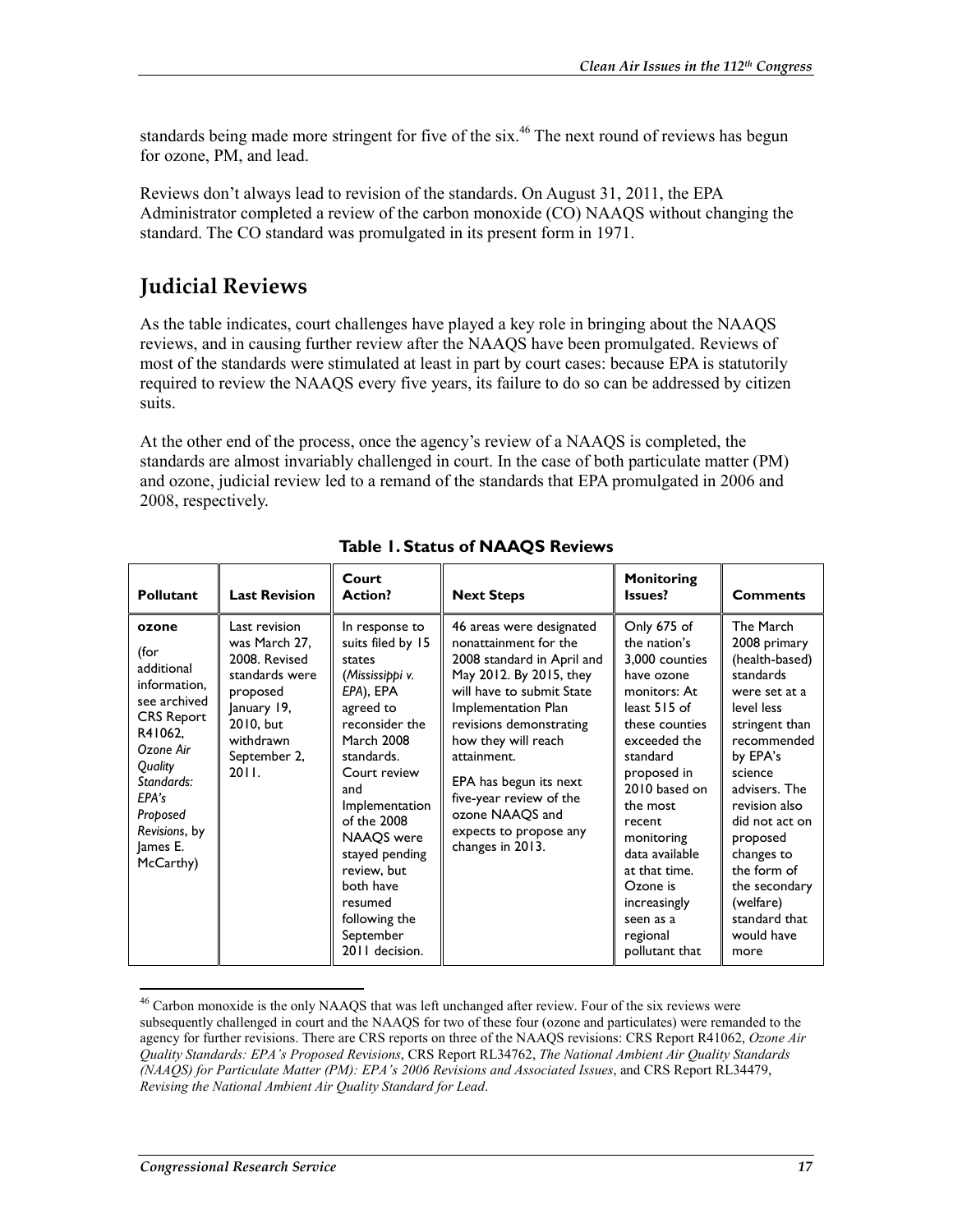| Pollutant                                                                                                                                                                                                                                                                                                                                                                       | <b>Last Revision</b>                                                                                                                                                                                                                                      | Court<br><b>Action?</b>                                                                                                                                                                                                                                 | <b>Next Steps</b>                                                                                                                                                                                                                                                                                 | <b>Monitoring</b><br>Issues?                                                                                                                                                                                                                          | <b>Comments</b>                                                                                                                                                  |
|---------------------------------------------------------------------------------------------------------------------------------------------------------------------------------------------------------------------------------------------------------------------------------------------------------------------------------------------------------------------------------|-----------------------------------------------------------------------------------------------------------------------------------------------------------------------------------------------------------------------------------------------------------|---------------------------------------------------------------------------------------------------------------------------------------------------------------------------------------------------------------------------------------------------------|---------------------------------------------------------------------------------------------------------------------------------------------------------------------------------------------------------------------------------------------------------------------------------------------------|-------------------------------------------------------------------------------------------------------------------------------------------------------------------------------------------------------------------------------------------------------|------------------------------------------------------------------------------------------------------------------------------------------------------------------|
|                                                                                                                                                                                                                                                                                                                                                                                 |                                                                                                                                                                                                                                                           |                                                                                                                                                                                                                                                         |                                                                                                                                                                                                                                                                                                   | affects rural as<br>well as urban<br>areas, so more<br>counties may<br>need monitors.<br>On July 14,<br>2009, EPA<br>proposed to<br>require that<br>states monitor<br>ozone<br>concentrations<br>in rural as well<br>as urban areas.                  | accurately<br>addressed<br>impacts on<br>crops and<br>forests. The<br>January 2010<br>proposal<br>would have<br>addressed<br>both of these<br>issues.            |
| particulate<br>matter<br>$(PM2.5$ and<br>PM <sub>10</sub><br>(for<br>additional<br>information,<br>see CRS<br>Report<br>RL34762,<br><b>The National</b><br><b>Ambient Air</b><br>Quality<br><b>Standards</b><br>(NAAQS) for<br>Particulate<br>Matter (PM):<br>EPA's 2006<br>Revisions and<br>Associated<br>Issues, by<br><b>Robert</b><br>Esworthy<br>and James E.<br>McCarthy) | October 17,<br>2006                                                                                                                                                                                                                                       | The D.C.<br>Circuit<br>remanded the<br>2006 PM <sub>2.5</sub><br>standards to<br>EPA in<br>February 2009<br>(American Farm<br>Bureau<br>Federation v.<br>EPA).                                                                                          | EPA proposed more<br>stringent standards for<br>PM <sub>2.5</sub> June 29, 2012. The<br>agency proposed to leave<br>the PM10 standard<br>unchanged.                                                                                                                                               | Environmental<br>groups would<br>like to see<br>additional<br>monitoring in<br>areas with<br>expected high<br>concentrations<br>(e.g., along<br>highways, near<br>ports, etc.).                                                                       | October 2006<br>primary<br>standards for<br>PM <sub>2.5</sub> were<br>set at levels<br>less stringent<br>than<br>recommended<br>by EPA's<br>science<br>advisers. |
| sulfur<br>dioxide<br>(SO <sub>2</sub> )                                                                                                                                                                                                                                                                                                                                         | On June 22,<br>2010, EPA<br>revised the<br>NAAQS,<br>focusing on<br>shorter-term<br>$(1-hour)$<br>exposures. The<br>prior standards<br>(for 24-hour<br>and annual<br>concentrations),<br>which were<br>revoked as part<br>of the revision,<br>were set in | The D.C.<br>Circuit<br>remanded the<br>SO <sub>2</sub> standard<br>to EPA in 1998,<br>following an<br>agency review<br>that left the<br>standard<br>unchanged. The<br>court found<br>the<br>Administrator<br>had failed<br>adequately to<br>explain her | EPA intends to designate<br>nonattainment areas by<br>June 2013. Some areas will<br>be designated sooner.<br>A coalition of<br>manufacturers has sued<br>EPA to overturn the new<br>standards (National<br><b>Environmental Development</b><br><b>Association's Clean Air</b><br>Project v. EPA). | The current<br>SO <sub>2</sub><br>monitoring<br>network was<br>not primarily<br>configured to<br>monitor<br>locations of<br>maximum<br>short-term<br>concentrations.<br>The network<br>needs 41 new<br>monitoring<br>sites, according<br>to EPA. In a | Since 1971,<br><b>EPA</b> had<br>conducted<br>three reviews<br>of the SO <sub>2</sub><br>standards<br>without<br>changing<br>them.                               |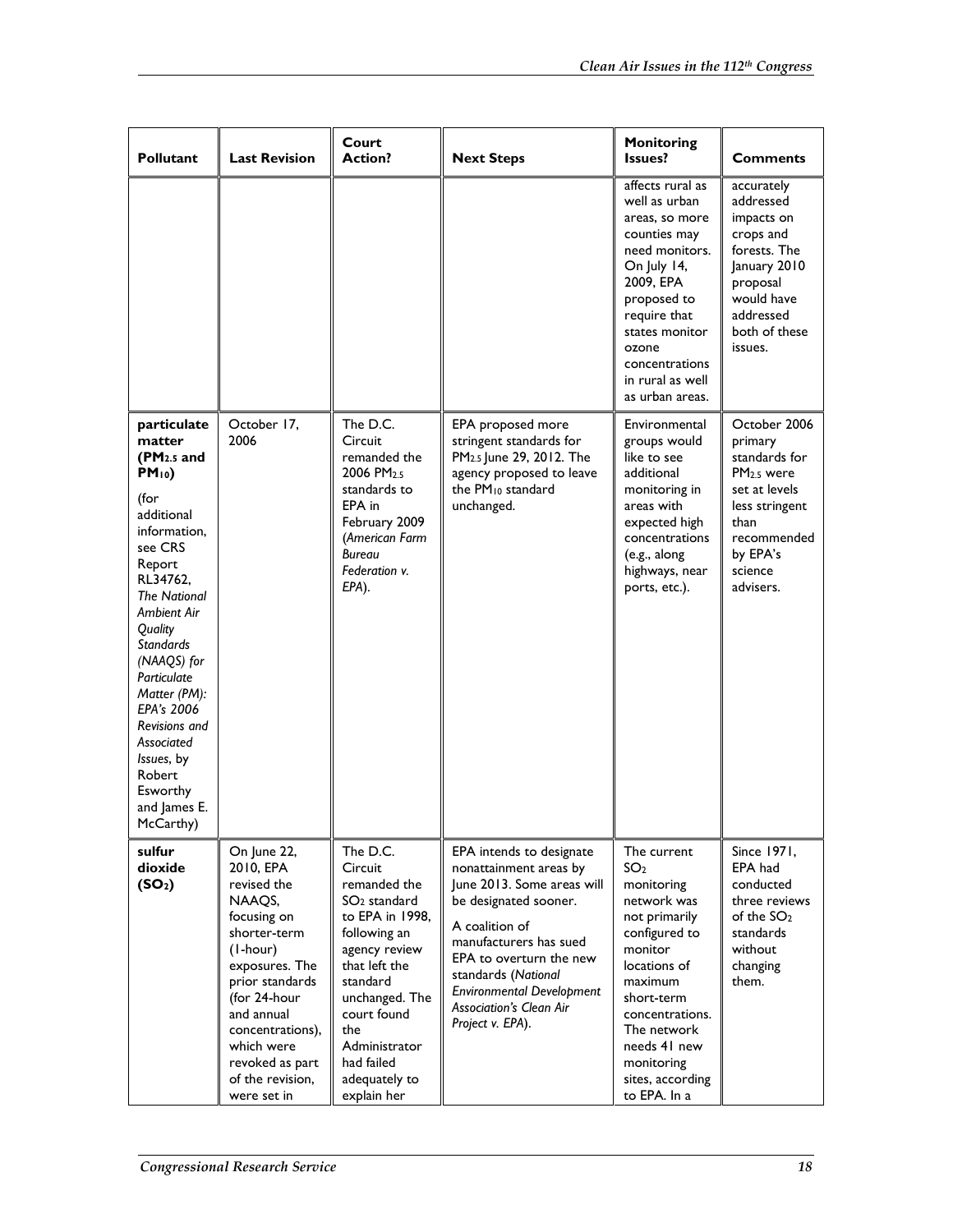| Pollutant                  | <b>Last Revision</b>                                                                                                                                                                              | Court<br><b>Action?</b>                                                                                                                                                                                                                                                                                                       | <b>Next Steps</b>                                                                                                                    | <b>Monitoring</b><br>Issues?                                                                                                                                                                                                                                                                                                                                     | <b>Comments</b>                                                                                                                                                                                                                                                                                                                                                                                                                                                                                                                                                                                                                          |
|----------------------------|---------------------------------------------------------------------------------------------------------------------------------------------------------------------------------------------------|-------------------------------------------------------------------------------------------------------------------------------------------------------------------------------------------------------------------------------------------------------------------------------------------------------------------------------|--------------------------------------------------------------------------------------------------------------------------------------|------------------------------------------------------------------------------------------------------------------------------------------------------------------------------------------------------------------------------------------------------------------------------------------------------------------------------------------------------------------|------------------------------------------------------------------------------------------------------------------------------------------------------------------------------------------------------------------------------------------------------------------------------------------------------------------------------------------------------------------------------------------------------------------------------------------------------------------------------------------------------------------------------------------------------------------------------------------------------------------------------------------|
|                            | 1971. The new<br>short-term<br>standard is<br>substantially<br>more stringent,<br>replacing a 24-<br>hour standard<br>of 140 parts per<br>billion (ppb)<br>with a 1-hour<br>maximum of 75<br>ppb. | conclusion that<br>no public<br>health threat<br>existed from<br>short term<br>exposures to<br>SO <sub>2</sub> . (American<br><b>Lung Association</b><br>v. EPA)                                                                                                                                                              |                                                                                                                                      | change from<br>the agency's<br>December<br>2009 proposal,<br>EPA will rely<br>primarily on<br>dispersion<br>modeling to<br>assess<br>compliance<br>with the<br>standard.                                                                                                                                                                                         |                                                                                                                                                                                                                                                                                                                                                                                                                                                                                                                                                                                                                                          |
| carbon<br>monoxide<br>(CO) | Current<br>primary<br>standard was<br>set in 1971.<br>EPA revoked a<br>secondary<br>standard in<br>1985.                                                                                          | The U.S.<br><b>District Court</b><br>for the<br>Northern<br>District of<br>California<br>ordered EPA<br>to review the<br>CO NAAOS<br>by August 12,<br>2011<br><i>(Communities</i><br>for a Better<br>Environment v.<br>EPA). At the<br>conclusion of<br>that review.<br><b>EPA</b> decided to<br>retain the 1971<br>standard. | EPA's August 2011<br>decision is being<br>challenged by<br>environmental groups<br>(Communities for a Better<br>Environment v. EPA). | Although it did<br>not change the<br>standard in its<br>2011 review,<br><b>EPA did revise</b><br>the CO<br>monitoring<br>requirements<br>to establish a<br>more focused<br>monitoring<br>network, with<br>CO monitors<br>to be placed<br>near highly<br>trafficked<br>roads in urban<br>areas with<br>populations of<br>I million or<br>more by 2015<br>or 2017. | National<br>average<br>concentration<br>of CO, which<br>is emitted<br>largely from<br>motor<br>vehicles, has<br>declined 82%<br>since 1980,<br>and no areas<br>violate the<br>existing CO<br>NAAQS,<br>using readings<br>from the<br>current<br>monitoring<br>network.<br>Standards for<br>CO were<br>retained<br>without<br>change<br>despite EPA's<br>science<br>advisers<br>having stated,<br>"There is<br>consensus in<br>the Panel that<br>the current<br>standards may<br>not protect<br>public health<br>with an<br>adequate<br>margin of<br>safety, and<br>therefore<br>revisions that<br>result in<br>lowering the<br>standards |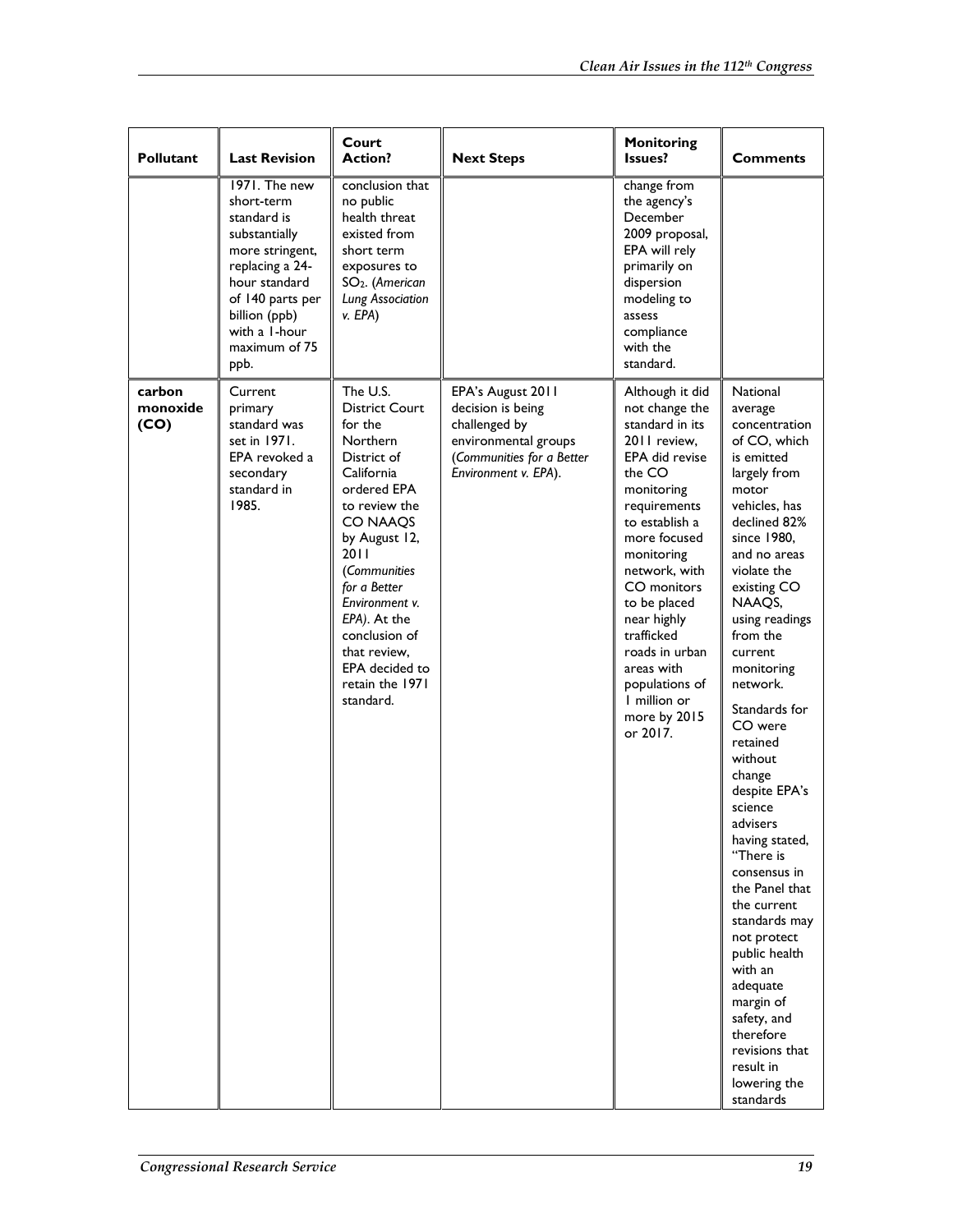| Pollutant                                                                                                                                                                                              | <b>Last Revision</b>                                                                                                                                                                                                      | Court<br><b>Action?</b>                                                                                                                                                                                                                                                                                                                                                                                  | <b>Next Steps</b>                                                                                                                                                                                                                                                                                                                                                                                                                                   | <b>Monitoring</b><br>Issues?                                                                                                                                                                                                                                                                                                                                                                       | <b>Comments</b>                                                                                                                                                                                                                                                                                                                                                                                                                            |
|--------------------------------------------------------------------------------------------------------------------------------------------------------------------------------------------------------|---------------------------------------------------------------------------------------------------------------------------------------------------------------------------------------------------------------------------|----------------------------------------------------------------------------------------------------------------------------------------------------------------------------------------------------------------------------------------------------------------------------------------------------------------------------------------------------------------------------------------------------------|-----------------------------------------------------------------------------------------------------------------------------------------------------------------------------------------------------------------------------------------------------------------------------------------------------------------------------------------------------------------------------------------------------------------------------------------------------|----------------------------------------------------------------------------------------------------------------------------------------------------------------------------------------------------------------------------------------------------------------------------------------------------------------------------------------------------------------------------------------------------|--------------------------------------------------------------------------------------------------------------------------------------------------------------------------------------------------------------------------------------------------------------------------------------------------------------------------------------------------------------------------------------------------------------------------------------------|
|                                                                                                                                                                                                        |                                                                                                                                                                                                                           |                                                                                                                                                                                                                                                                                                                                                                                                          |                                                                                                                                                                                                                                                                                                                                                                                                                                                     |                                                                                                                                                                                                                                                                                                                                                                                                    | should be<br>considered."                                                                                                                                                                                                                                                                                                                                                                                                                  |
| nitrogen<br>dioxide<br>(NO <sub>2</sub> )                                                                                                                                                              | <b>EPA</b> completed<br>a review and<br>promulgated a<br>new 1-hour<br>standard<br>February 9,<br>2010. The new<br>standard is in<br>addition to the<br>previous annual<br>average<br>standard, which<br>was set in 1971. | A suit filed in<br>2005 charged<br>that EPA had<br>failed to review<br>the NO <sub>2</sub><br>standard in the<br>last 5 years, as<br>required by the<br>Clean Air Act<br>(Center for<br>Biological<br>Diversity v.<br>Johnson). Under<br>a 2007 consent<br>decree, EPA<br>proposed<br>revisions to the<br>primary<br>standard July<br>15, 2009, and<br>promulgated<br>the revisions in<br>February 2010. | On February 17, 2012,<br>EPA identified all areas as<br>"unclassifiable/attainment."<br>Many of these are<br>unclassifiable due to the<br>lack of adequate<br>monitoring. Once an<br>expanded network of<br>NO <sub>2</sub> monitors is fully<br>deployed and three years<br>of air quality data have<br>been collected, the agency<br>will redesignate areas (in<br>2016 or 2017) based on<br>air quality data from the<br>new monitoring network. | Under EPA's<br>new<br>monitoring<br>network, a<br>monitor will<br>be required<br>near a major<br>road in any<br>urban area<br>with a<br>population of<br>350,000 or<br>more. (The<br>majority of<br>$NO2$ emissions<br>come from<br>motor<br>vehicles.)<br>Community-<br>wide<br>concentrations<br>would also be<br>monitored in<br>urban areas<br>with<br>populations of<br>1,000,000 or<br>more. | There are no<br>nonattainment<br>areas for the<br>annual<br>standard.<br>NO <sub>2</sub><br>emissions<br>have been<br>more<br>stringently<br>controlled<br>even though<br>there have<br>not been<br>recent<br>violations of<br>the NO <sub>2</sub><br>standard,<br>because<br>nitrogen<br>oxides<br>contribute to<br>the formation<br>of ozone, the<br>standard for<br>which has<br>been<br>reviewed and<br>strengthened<br>several times. |
| lead<br>(for<br>additional<br>information,<br>see archived<br><b>CRS Report</b><br>RL34479,<br>Revising the<br>National<br>Ambient Air<br>Quality<br>Standard for<br>Lead, by<br>James E.<br>McCarthy) | November 12,<br>2008                                                                                                                                                                                                      | <b>Both</b><br>environmental<br>groups (which<br>challenged the<br>adequacy of the<br>monitoring<br>requirements)<br>and industry<br>(which<br>challenged the<br>standard itself)<br>petitioned for<br>review<br>(Missouri<br>Coalition for the<br>Environment v.<br>EPA and<br>Coalition of<br><b>Battery Recyclers</b><br>Association v.<br>EPA). EPA<br>granted a<br>petition for<br>reconsideration  | Revised monitoring rules<br>were proposed December<br>23, 2009.<br>Sixteen nonattainment<br>areas were designated in<br>November 2010.<br>EPA has begun a review of<br>the 2008 NAAQS and<br>expects to complete it by<br>2014.                                                                                                                                                                                                                     | In July 2009,<br>EPA agreed to<br>review the<br>monitoring<br>portions of its<br>November<br>2008 NAAQS.<br>At least 24 of<br>the 50 states,<br>including some<br>with major<br>sources of lead<br>emissions, had<br>no lead<br>monitors at all.<br>Under the<br>2008<br>regulations,<br>101 metro<br>areas (those<br>with<br>populations<br>greater than<br>500,000)                              | EPA's<br>November<br>2008 action<br>reduced the<br>standard by<br>90%, from 1.5<br>micrograms<br>per cubic<br>meter $(\mu g/m^3)$<br>to 0.15 µg/m <sup>3</sup> .                                                                                                                                                                                                                                                                           |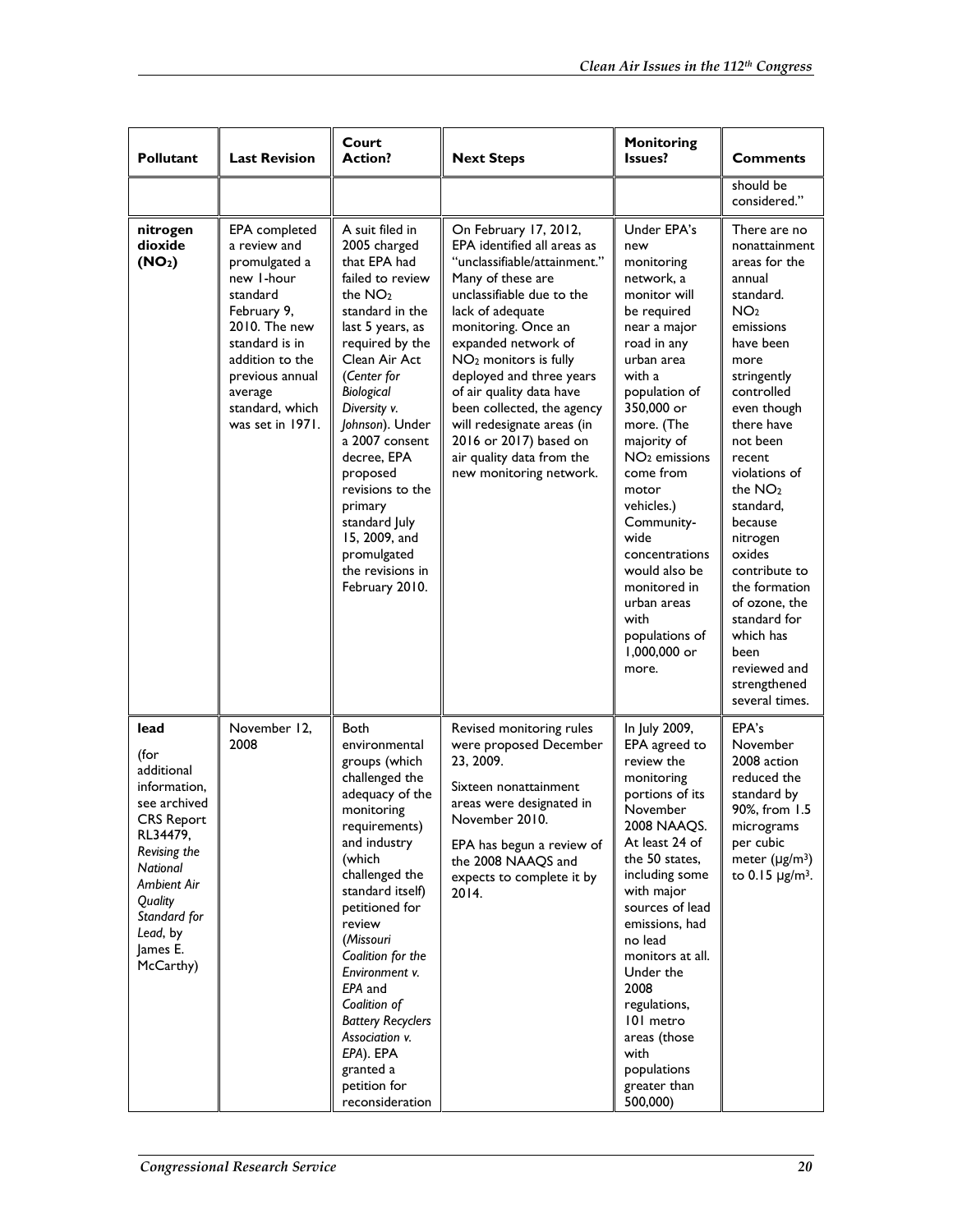| <b>Pollutant</b> | <b>Last Revision</b> | Court<br><b>Action?</b>                                                                                                                         | <b>Next Steps</b> | <b>Monitoring</b><br>Issues?                                                                                                                                                                                                                                           | <b>Comments</b> |
|------------------|----------------------|-------------------------------------------------------------------------------------------------------------------------------------------------|-------------------|------------------------------------------------------------------------------------------------------------------------------------------------------------------------------------------------------------------------------------------------------------------------|-----------------|
|                  |                      | of the<br>monitoring<br>requirements<br>in July 2009. In<br>the industry<br>case, the D.C.<br>Circuit upheld<br>the standards,<br>May 14, 2010. |                   | would be<br>required to<br>have monitors<br>as would an<br>estimated 135<br>areas that have<br>sources of lead<br>emissions<br>greater than or<br>equal to one<br>ton per year.<br>Proposed<br>regulations<br>would lower<br>the source<br>threshold to<br>$0.5$ tons. |                 |

### **CASAC's Role**

In making his decisions regarding the 2008 ozone and 2006 particulate standards, then-EPA Administrator Stephen Johnson did not follow the advice of the agency's independent science advisors, the Clean Air Scientific Advisory Committee (CASAC). The Administrator is not required by statute to follow CASAC's recommendations; the act requires only that he set forth in the *Federal Register* notice in which he (or she) proposes a NAAQS any pertinent findings, recommendations, and comments made by CASAC and, if the proposal differs in an important respect from any of the recommendations, provide an explanation of the reasons for such differences.<sup>47</sup> But the failure to follow CASAC recommendations almost inevitably raises the question of whether the Administrator's decision will be judged arbitrary and capricious in a judicial review.

In the 2006 and 2008 revisions of the PM and ozone standards, CASAC made detailed objections to the Administrator's final decisions. The committee's description of the process as having failed to meet statutory and procedural requirements could still play a role during judicial review of the ozone decision. This raises the question of whether Congress might reconsider CASAC's statutory role in the review process, or further specify the conditions under which the Administrator may reject CASAC's advice.

## **Adequacy of Monitoring**

A feature common to many of the recent NAAQS reviews has been EPA's finding that the current monitoring network is inadequate to determine whether or not many areas of the country are in attainment of the standards. In several cases, such as for lead and sulfur dioxide, more extensive monitoring networks had been partly dismantled by the time the standards were reviewed, after years of indicating compliance with older, less stringent standards.<sup>48</sup> In other cases, such as PM

<sup>1</sup> <sup>47</sup> The requirement is found in §307(d)(3) of the act.

 $^{48}$  Also, reductions in EPA grants to the states in some years may have resulted in the elimination of some monitoring (continued...)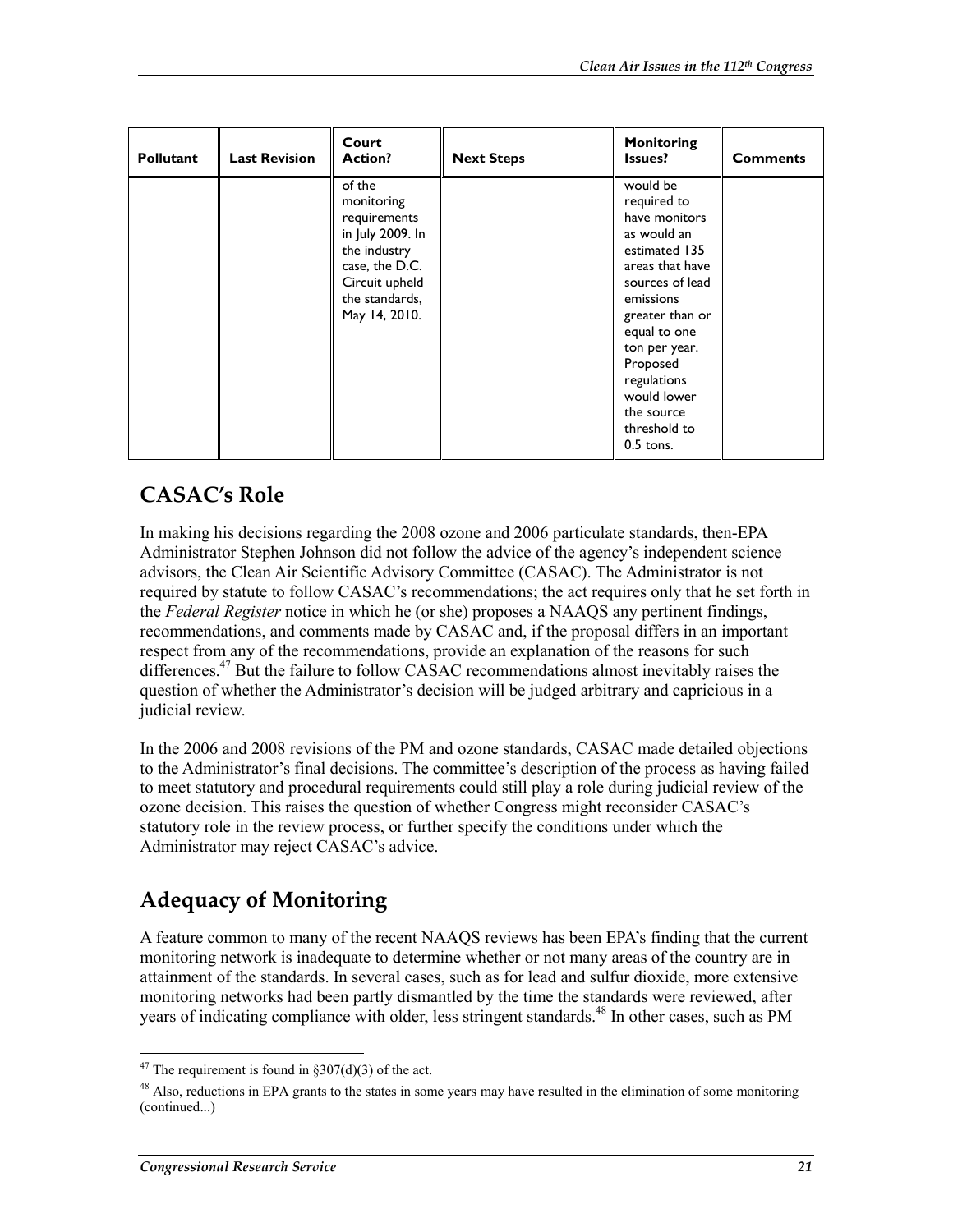and  $NO<sub>2</sub>$ , the monitoring network was not designed to measure the kinds of exposure that current research identifies as a cause of concern (e.g., exposure to fine particles near highways). As a result, EPA and the states will need to devote resources in the next few years to expanding and refocusing the monitoring networks in order to identify areas where air quality does not meet new standards.

## **NAAQS Implementation**

Although most of the NAAQS standards had been revised by late 2011—a process that could ultimately stimulate billions of dollars in expenditures on pollution control—the impact of the new standards will be gradual. A NAAQS does not directly limit emissions; rather, a primary NAAQS represents the Administrator's formal judgment regarding the level of ambient pollution below which public health will be protected with an adequate margin of safety; a secondary standard reflects her judgment as to the level of ambient pollution necessary to protect public welfare, including protection of the environment, water quality, building materials, etc.

Promulgation of a NAAQS sets in motion a lengthy process under which states and the EPA first identify nonattainment areas. Those areas then undertake a complicated implementation process. The first step, designation of nonattainment areas, generally takes at least two years after a standard is promulgated, and in many cases longer, if a new monitoring network needs to be established. After nonattainment areas are formally designated, the states generally have three years to submit State Implementation Plans (SIPs) that identify the specific regulations and emission control requirements that will bring the area into attainment.

Whether more stringent NAAQS will lead to stronger *federal emission controls* for the sources of pollution—in addition to the controls contemplated by individual states or metropolitan areas—is likely to be an important issue. Several of the criteria pollutants have impacts across state lines, far from the source of emissions; others (notably ozone) form in the atmosphere as the result of chemical reactions involving precursors that may have been emitted many miles upwind. Thus, measures taken by individual states and nonattainment areas to control emissions within their borders may be inadequate for the areas to attain a NAAQS. Federal standards for cars, trucks, power plants, and other major pollution sources could need strengthening for many areas to be able to attain the NAAQS.

## **Ozone and PM NAAQS Reviews**

In the last two years, two NAAQS reviews, for ozone and for PM, have proven particularly controversial. The next sections provide a brief discussion of the two reviews.

#### **Ozone**

On January 19, 2010, EPA proposed a revision to the NAAQS for ozone.<sup>49</sup> The proposal did not follow the usual five-year (or longer) review process, but resulted from the EPA Administrator's

<sup>(...</sup>continued)

stations. EPA has concluded in some cases that modeling using data from remaining monitors could fill in data gaps. <sup>49</sup> U.S. Environmental Protection Agency, "National Ambient Air Quality Standards for Ozone; Proposed Rule," 75 *Federal Register* 2938, January 19, 2010.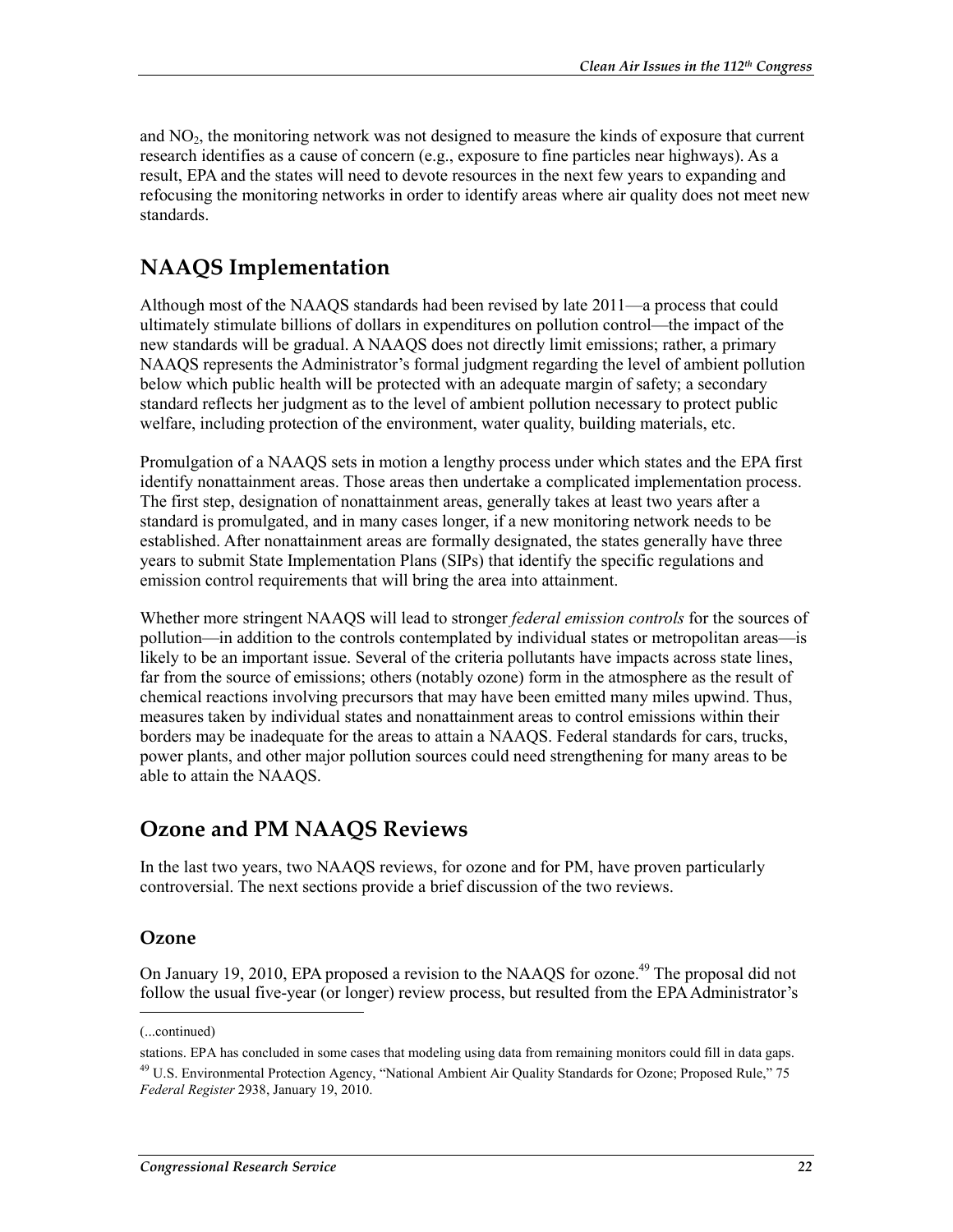decision to reconsider standards promulgated in March 2008 by the previous Administration. The 2008 review had made the standards more stringent; but the Obama Administration's EPA suspended implementation of the new standard in September 2009 in order to consider further strengthening it.

As proposed, the January 2010 revision would have lowered the primary (health-based) standard from 75 parts per billion (ppb) averaged over 8 hours (the standard set in 2008) to somewhere in the range of 70 to 60 ppb averaged over the same time; it would also have set a new secondary standard designed to protect crops and forests from ozone. The proposal followed the recommendations of CASAC, which had concluded that the 2008 revision did not meet the Clean Air Act's statutory requirements.

Because of its wide reach and potential cost, the proposed revision was among the most controversial rules under consideration at EPA over the last two years. Although EPA is prohibited by the statute<sup>50</sup> from considering costs in setting NAAQS, it does prepare cost and benefit estimates for information purposes. When it proposed the 2010 revisions, the agency estimated that the costs of implementing the revised ozone NAAQS would range from \$19 billion to \$25 billion annually in 2020 if the standard chosen were 70 ppb, or \$52 billion to \$90 billion if the standard chosen were 60 ppb,<sup>51</sup> with benefits of roughly the same amount. EPA identified at least 515 counties that would violate the NAAQS if the most recent three years of data available at the time of proposal were used to determine attainment (compared to 85 counties that violated the 1997 standard in effect at that time).

Initially, the agency said it would complete the ozone review by August 2010, but it announced delays in the projected completion date four times, before sending a final decision to the Office of Management and Budget for interagency review in July 2011. The agency's final decision would have set a 70 ppb primary standard and would have adopted the new form of the secondary standard that the agency had proposed. The agency's cost estimate was unchanged from the proposal—\$19 billion to \$25 billion in 2020—and benefits were estimated to be roughly the same  $\frac{1}{2}$ amount.<sup>52</sup>

On September 2, 2011, the White House announced that the President had requested that EPA Administrator Jackson withdraw the all-but-final ozone standards from further consideration at this time. The President's statement noted that "work is already underway to update a 2006 review of the science that will result in the reconsideration of the ozone standard in 2013," and stated that he did not "support asking state and local governments to begin implementing a new standard that will soon be reconsidered."<sup>53</sup>

<sup>&</sup>lt;sup>50</sup> The Clean Air Act's §108 and §109 have been so interpreted since the NAAQS provisions were added to the act in 1970; in 2001, this interpretation was affirmed in a unanimous Supreme Court decision, Whitman v. American Trucking Associations, 121 S. Ct. 903 (2001).

<sup>51</sup> U.S. EPA, "Fact Sheet: Supplement to the Regulatory Impact Analysis for Ozone," January 7, 2010, at http://www.epa.gov/air/ozonepollution/pdfs/fs20100106ria.pdf.

<sup>52</sup> See U.S. EPA, *Regulatory Impact Analysis, Final National Ambient Air Quality Standard for Ozone*, July 2011, p.6, at http://www.epa.gov/airquality/ozonepollution/pdfs/201107\_OMBdraft-OzoneRIA.pdf. The costs compared implementation of a 70 ppb primary standard to the cost of compliance with the 1997 ozone standard. Implementing the 2008 ozone standard, which the agency will now do, will cost \$7.6 billion to \$8.8 billion in 2020, according to the same analysis.

<sup>&</sup>lt;sup>53</sup> The White House, Office of the Press Secretary, "Statement by the President on the Ozone National Ambient Air Quality Standards," September 2, 2011.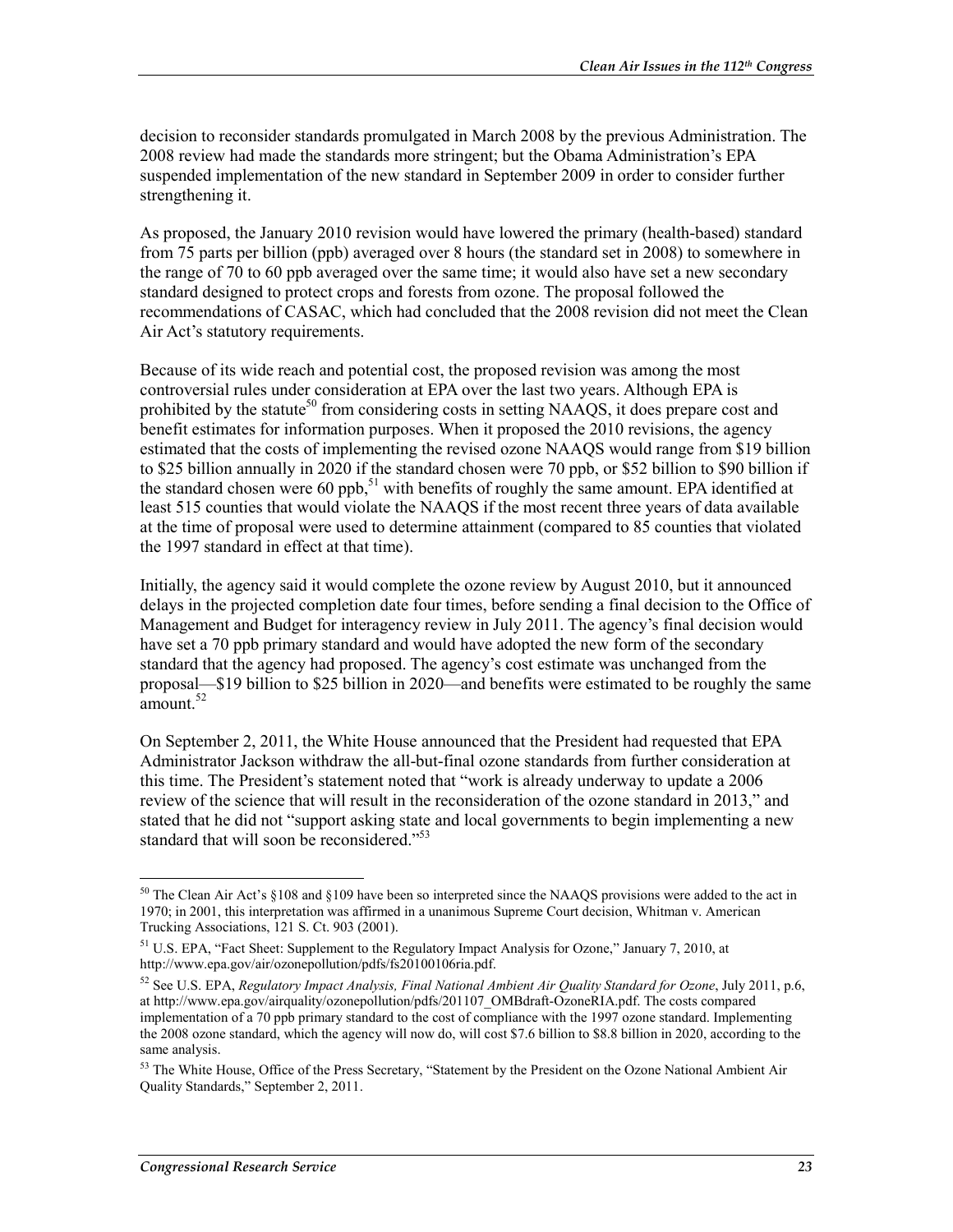State and local governments *will* be asked to begin implementing a new standard that will soon be reconsidered, however: withdrawal of the decision left EPA and state and local governments to implement the 2008 ozone standards, which had been stayed pending the agency's reconsideration. It also meant that legal challenges to the 2008 standard (*Mississippi v. EPA54*), which had been stayed pending reconsideration, can proceed. (For additional information on the ozone standards, see archived CRS Report R41062, *Ozone Air Quality Standards: EPA's Proposed Revisions*.)

#### **Particulate Matter (including "Farm Dust")**

EPA last completed a review of the NAAQS for particulate matter in 2006. The agency is required by the Clean Air Act to complete a review of the standards at five-year intervals; thus, a review was due in 2011. In 2009, the D.C. Circuit Court of Appeals remanded the 2006 PM<sub>2.5</sub> standards to  $EPA$ <sup>55</sup>, as a result, EPA is both conducting the statutory five-year review of the standard and responding to the D.C. Circuit decision.

The current NAAOS sets standards for both "fine" particulates  $(PM_{2.5})$  and larger, "coarse" particles  $(PM_{10})$ . EPA considers particulate matter to be among the most serious air pollutants, responsible for tens of thousands of premature deaths annually.

Of the two types of particulates, the  $PM_{2.5}$  standards affect far more people and far more counties than the standard for  $PM_{10}$ , and both sets of standards have affected mostly industrial, urban areas. Nevertheless, agricultural interests have made substantial efforts over the last year to assail a supposed EPA plan to regulate emissions of farm dust through the  $PM_{10}$  NAAOS review, and have urged Congress to prevent the agency from doing so.

The Administrator stated as early as October 2011 that she did not intend to change the PM<sub>10</sub> standard as a result of the current review.<sup>56</sup> (And the agency's June 29, 2012, proposal to revise the PM NAAQS followed through on the Administrator's 2011 statements, proposing no change in the  $PM_{10}$  standard.<sup>57</sup>) Nevertheless, many Members of Congress from farm states have been skeptical of EPA's intentions, and legislation has been introduced to prevent EPA from doing what it says it does not intend to do.

H.R. 1633, introduced by Representative Noem and cosponsored by 114 Members, would prohibit EPA from proposing or promulgating revisions to the NAAQS for particulates larger than 2.5 micrometers in diameter for one year. Supporters of the bill describe it as preventing EPA from promulgating standards that would affect farm dust. Opponents note that the language of the bill would also prevent EPA from setting standards for particles that are generated by "other activities typically conducted in rural areas," a category broad enough that it might include industrial sources that are located in rural areas, such as mines. The bill passed the House, 268- 150, December 8, 2011. In the Senate, S. 1528 and S. 1803 would address the issue.

<sup>54</sup> Mississippi v. EPA, No. 08-1200 (D.C. Cir. filed May 23, 2008).

 $55$  American Farm Bureau Fed'n v. EPA, 559 F.3d 512 (D.C. Cir. 2009).

<sup>56</sup> Letter of Lisa P. Jackson, EPA Administrator, to Senator Debbie Stabenow, October 14, 2011, at http://epa.gov/pm/ pdfs/20111014Stabenow.pdf. A similar letter was sent to Senator Amy Klobuchar.

<sup>57</sup> U.S. EPA, National Ambient Air Quality Standards for Particulate Matter, Proposed Rule, 77 *Federal Register* 38890, June 29, 2012.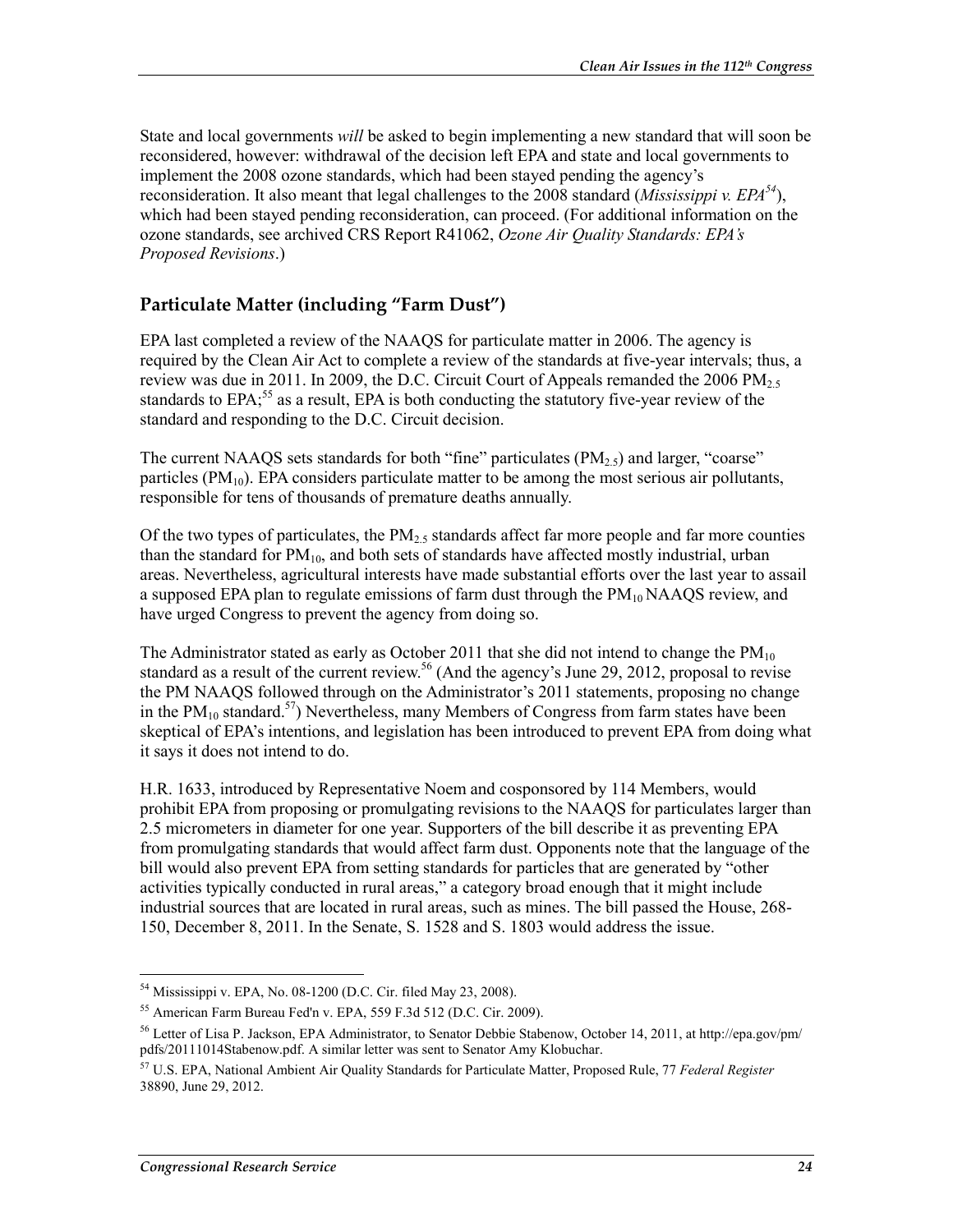For additional information on the PM standards, see CRS Report RL34762, *The National Ambient Air Quality Standards (NAAQS) for Particulate Matter (PM): EPA's 2006 Revisions and Associated Issues*.

## **Other Issues**

Over the past three years, EPA has proposed and promulgated numerous regulations implementing the Clean Air Act (and other pollution control statutes that it administers). Critics of the Administration, both within Congress and outside of it, have accused the agency of reaching beyond the authority given it by Congress and ignoring or underestimating the costs and economic impacts of these rules. Particular attention has been paid to the Clean Air Act, under which EPA has moved forward with the first federal controls on emissions of greenhouse gases and has proposed or promulgated regulations for several major industries. At least six bills that would overturn specific Clean Air Act regulations or limit the agency's CAA authority (H.R. 1, H.R. 910, H.R. 1633, H.R. 2250, H.R. 2401, and H.R. 2681) have already passed the House.

Two of the regulations that have attracted the most attention are the Maximum Achievable Control Technology standards for boilers and cement kilns (referred to as the "Boiler MACT" and the "Portland Cement MACT," respectively).

### **Portland Cement MACT**

The Portland Cement MACT was promulgated in September 2010, and compliance with its emission standards was required by November 2013. Industry challenged these standards in the D.C. Circuit Court of Appeals (*Portland Cement Association v. EPA*); the court remanded one element of the standards to the agency, but it did not stay implementation of the rule.<sup>58</sup> Meanwhile, cement kilns began negotiating permits based on the standards and designing and installing equipment needed to comply.

A majority of the House opposes the Portland Cement standards, echoing industry's complaints that the standards are overly stringent and that the industry needs more time to reduce emissions. On October 6, 2011, the House passed H.R. 2681, by a vote of 262-161. The bill would revoke EPA's September 2010 standards as well as standards for commercial and industrial incinerators (to the extent that they apply to cement kilns), and would require their replacement with standards that represent the least burdensome regulatory alternative. EPA would be required to set a compliance date no earlier than six years and three months after the date of enactment.

On April 20, 2012, the D.C. Circuit Court of Appeals approved a settlement under which EPA agreed to reconsider the cement rule and its compliance deadline. The settlement called for EPA to propose changes to the rule and whether it will change the compliance date by June 15, 2012.<sup>59</sup>

<sup>&</sup>lt;sup>58</sup> On December 9, 2011, the D.C. Circuit Court of Appeals remanded the 2010 standards to EPA for the agency to reconsider emission standards for kilns that use solid waste as fuel.

<sup>59 &</sup>quot;EPA to Reconsider Cement Kiln Standards Under Settlement Approved by D.C. Circuit," *Daily Environment Report*, April 24, 2012.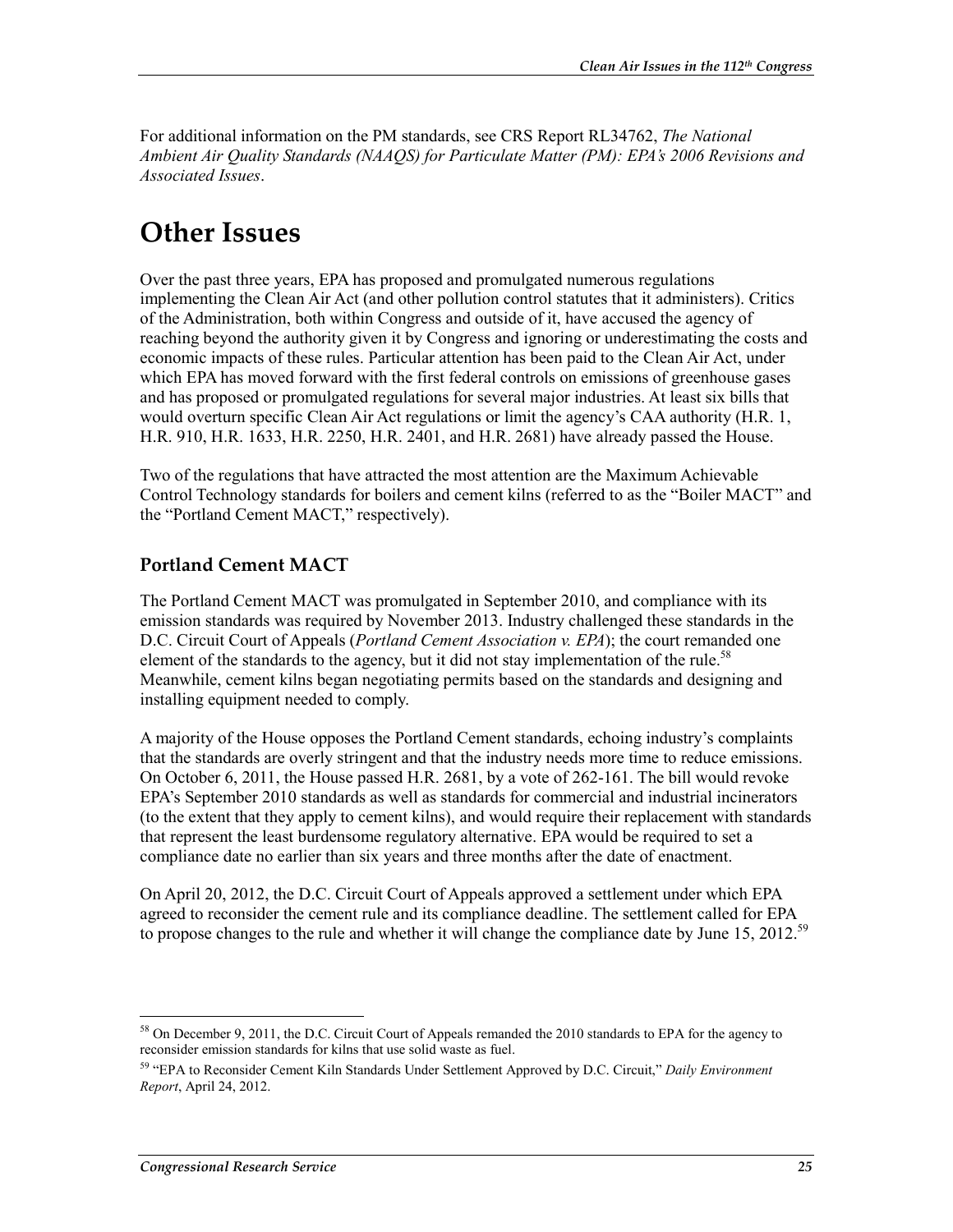On June 22, 2012, the agency proposed changes to some of the emission limits and monitoring requirements and an extension of the compliance date by two years. $60$ 

### **Boiler MACT**

The boiler standards were proposed June 4, 2010, and finalized February 21, 2011, but EPA itself says it did not have sufficient time to review all available data submitted by commenters; so it stayed implementation of the standards May 16, 2011, to allow for their reconsideration.<sup>61</sup> The agency re-proposed the standards December 2, 2011, and said it would complete the reconsideration process by April 30, 2012.

Boilers are used as power sources throughout industry and for power or heat by large commercial establishments and institutions. EPA estimates that the rule, as promulgated, would provide \$22 billion to \$54 billion in benefits annually, including the avoidance of 2,500 to 6,500 premature deaths; but it would also impose annualized costs of \$1.49 billion, according to the agency. Opponents of the standards maintain that it would cost far more. As a result, there is widespread interest in the rule's requirements and their potential effects. (For a detailed discussion, see CRS Report R41459, *EPA's Boiler MACT: Controlling Emissions of Hazardous Air Pollutants*.)

Bills have been introduced in both the House and Senate (H.R. 2250 and S. 1392) to alter the rule's requirements and delay its implementation. H.R. 2250 passed the House October 13, 2011, 275-142. A Senate amendment similar to H.R. 2250 (S.Amdt. 1660) failed on a vote of 52-46, March 8, 2012 (60 votes being necessary for adoption).

EPA sent a reconsidered version of the boiler rules to OMB for interagency review on May 17, 2012, the final step before promulgation.

#### **EPA's Position on Its Regulatory Actions**

Although EPA has been widely criticized by industry groups and many in Congress for overreaching, the agency maintains that in promulgating these rules, it is complying with statutory mandates placed on the agency by Congress. The agency states that its critics' focus on the cost of controls obscures the benefits of new regulations, which, it estimates, far exceed the costs; and it maintains that pollution control is an important source of economic activity, exports, and American jobs.

For additional discussion of EPA's regulatory actions, both under the Clean Air Act and under other statutes, see CRS Report R41561, *EPA Regulations: Too Much, Too Little, or On Track?*

<sup>60</sup> U.S. EPA, "Proposed Amendments to Air Toxics Standards and New Source Performance Standards for Portland Cement Manufacturing," Fact Sheet, at http://www.epa.gov/ttn/caaa/t3/fact\_sheets/ portcem\_nsps\_neshap\_prop\_fs\_062212.pdf.

 $<sup>61</sup>$  On January 9, 2012, the Federal District Court for the District of Columbia overturned EPA's stay of the February</sup> 2011 standards, but the reconsideration process for the standards will continue.